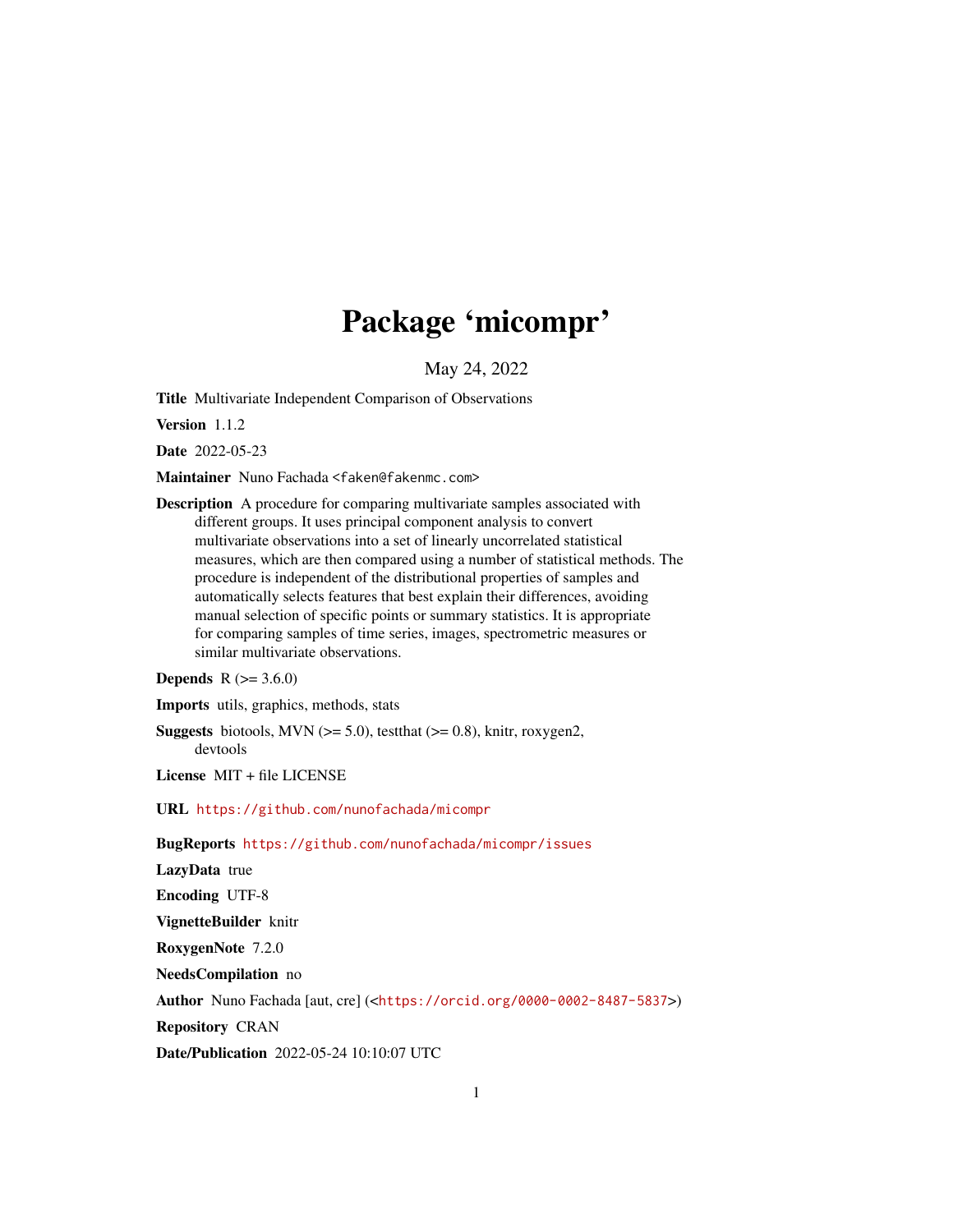# R topics documented:

| 3              |
|----------------|
| 3              |
| $\overline{4}$ |
| 5              |
| 6              |
| 6              |
| 8              |
| 9              |
| 10             |
| 12             |
| 14             |
| 15             |
| 16             |
| 17             |
| 18             |
| 19             |
| 20             |
| 21             |
| 21             |
| 22             |
| 23             |
| 23             |
| 24             |
| 25             |
| 25             |
| 26             |
| 27             |
| 28             |
| 28             |
| 29             |
| 30             |
| 31             |
| 32             |
| 33             |
| 34             |
| 35             |
| 36             |
| 37             |
|                |

 $\blacksquare$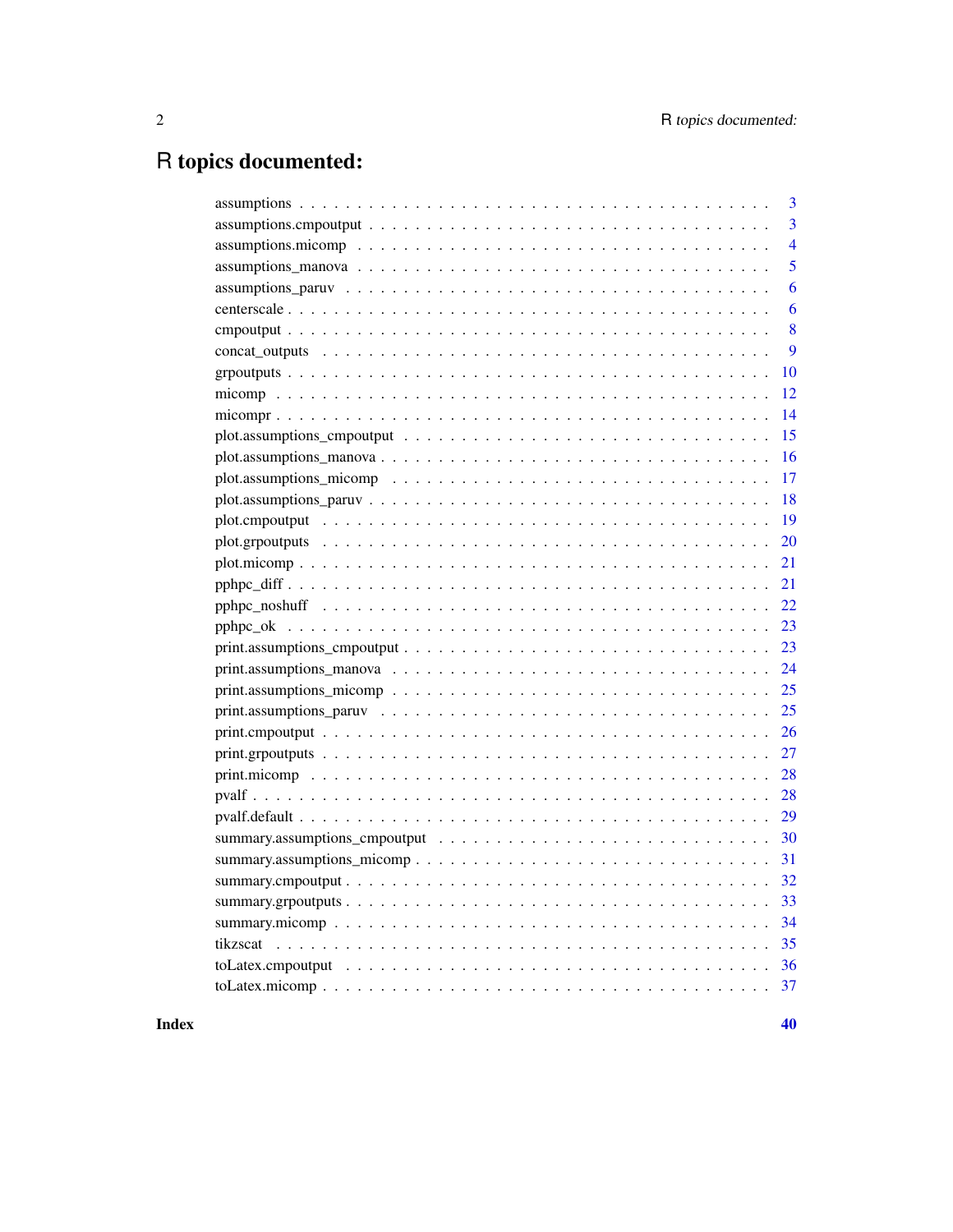<span id="page-2-0"></span>

Generic function to get the assumptions for parametric tests applied to the comparison of output observations.

#### Usage

assumptions(obj)

#### Arguments

obj Object from which to get the assumptions.

#### Value

Assumptions for parametric tests applied to the comparison of outputs.

#### See Also

[assumptions.cmpoutput](#page-2-1), [assumptions.micomp](#page-3-1)

<span id="page-2-1"></span>assumptions.cmpoutput *Get assumptions for parametric tests performed on output comparisons*

#### Description

Get assumptions for parametric tests performed on output comparisons (i.e. from objects of class [cmpoutput](#page-7-1)).

#### Usage

## S3 method for class 'cmpoutput' assumptions(obj)

#### Arguments

obj Object of class cmpoutput.

#### Value

Object of class assumptions\_cmpoutput containing the assumptions for parametric tests performed on an output comparison. Basically a list containing the assumptions for the MANOVA (list of objects of class [assumptions\\_manova](#page-4-1), one per explained variance) and univariate parametric tests for each principal component (object of class [assumptions\\_paruv](#page-5-1)).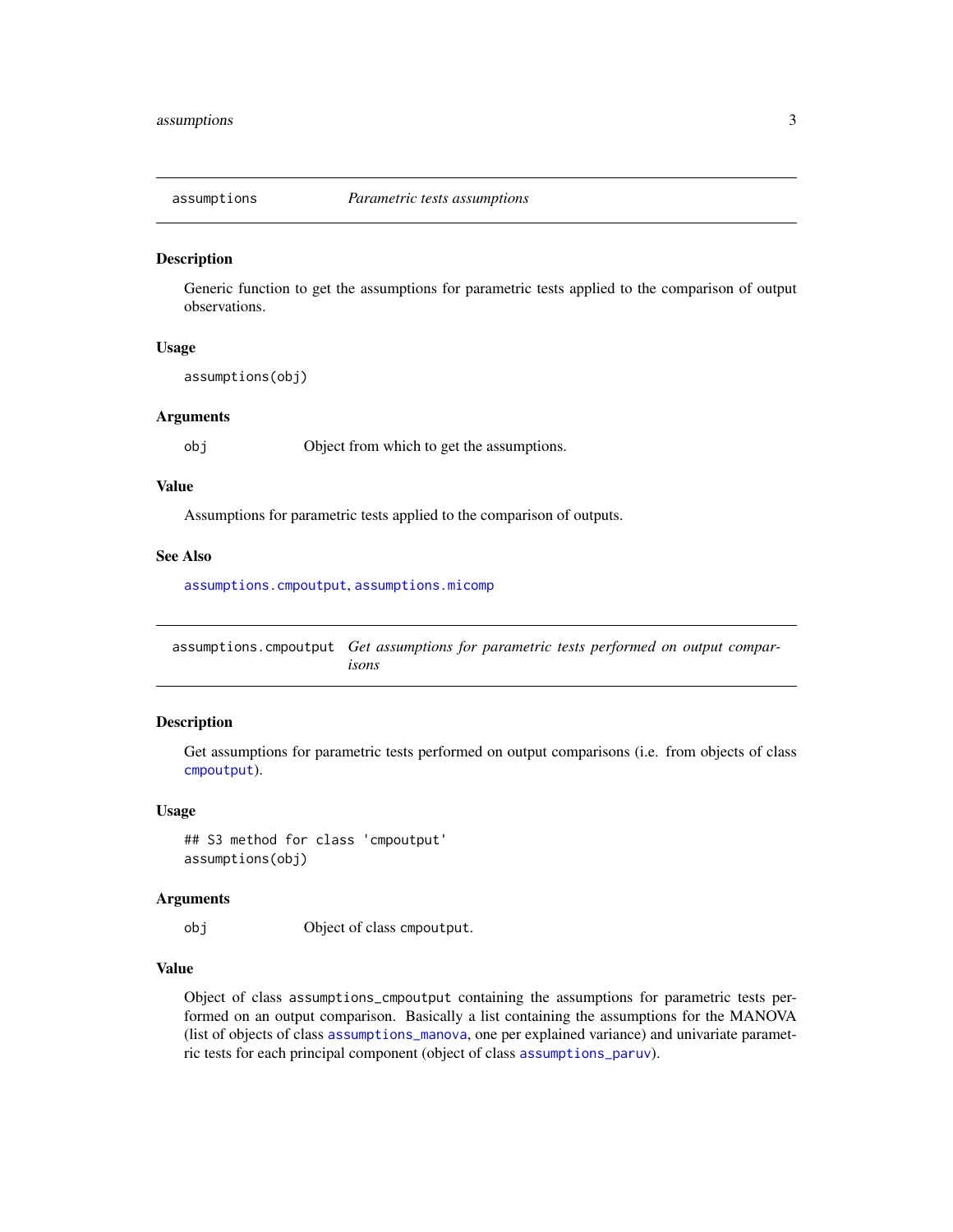#### <span id="page-3-0"></span>Examples

```
# Create a cmpoutput object from the provided datasets
cmp <- cmpoutput("All", 0.9, pphpc_ok$data[["All"]], pphpc_ok$obs_lvls)
# Get the assumptions for the parametric tests performed in cmp
acmp <- assumptions(cmp)
```
<span id="page-3-1"></span>assumptions.micomp *Get assumptions for parametric tests performed on each comparisons*

#### **Description**

Get assumptions for parametric tests performed on multiple comparisons (i.e. from objects of class [micomp](#page-11-1)).

#### Usage

```
## S3 method for class 'micomp'
assumptions(obj)
```
#### Arguments

obj Object of class [micomp](#page-11-1).

#### Value

Object of class assumptions\_micomp containing the assumptions for parametric tests performed for the multiple comparisons held by the mcmp object. This object is a multi-dimensional list of assumptions\_cmpoutput objects. Rows are associated with individual outputs, while columns are associated with separate comparisons.

```
# Create a micomp object, use provided dataset
mic < - micomp(6, 0.8,
              list(list(name = "NLOKvsJEXOK", grpout = pphpc_ok),
                  list(name = "NLOKvsJEXNOSHUFF", grpout = pphpc_noshuff),
                  list(name = "NLOKvsJEXDIFF", grpout = pphpc_diff)))
# Create an object containing the statistic tests evaluating the assumptions
# of the comparisons performed in the mic object
a <- assumptions(mic)
```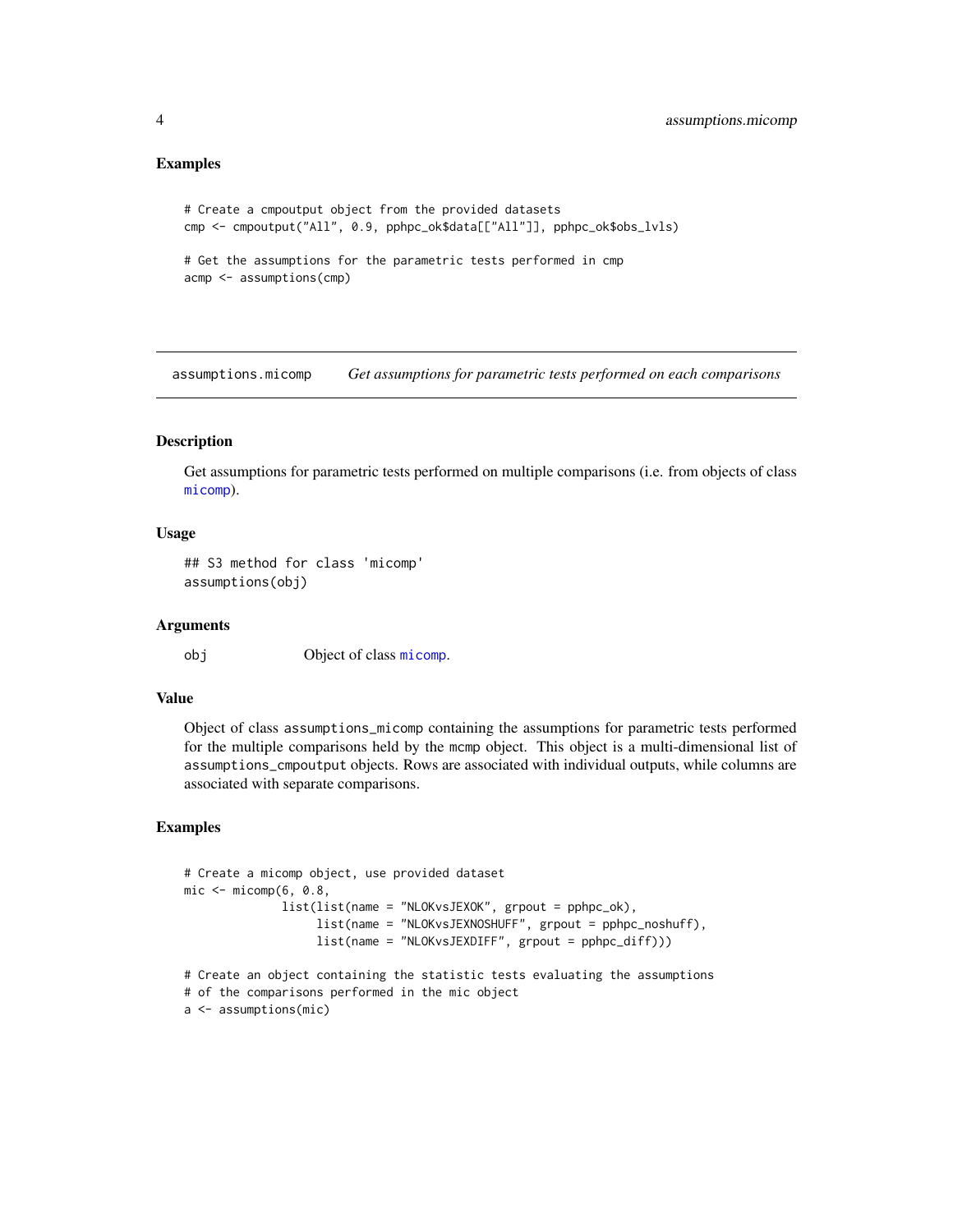<span id="page-4-1"></span><span id="page-4-0"></span>assumptions\_manova *Determine the assumptions for the MANOVA test*

#### Description

Determine two assumptions for the MANOVA test: a) multivariate normality of each group; b) homogeneity of covariance matrices.

#### Usage

assumptions\_manova(data, factors)

#### Arguments

| data    | Data used for the MANOVA test (rows correspond to observations, columns to<br>dependent variables). |
|---------|-----------------------------------------------------------------------------------------------------|
| factors | Groups to which rows of data belong to (independent variables).                                     |

#### Value

An object of class assumptions\_manova which is a list containing two elements:

mvntest List of results from the Royston multivariate normality test ([mvn](#page-0-0)), one result per group.

vartest Result of Box's M test for homogeneity of covariance matrices ([boxM](#page-0-0)).

#### Note

This function requires the MVN and biotools packages.

```
# Determine the assumptions of applying MANOVA to the iris data
# (i.e. multivariate normality of each group and homogeneity of covariance
# matrices)
a <- assumptions_manova(iris[, 1:4], iris[, 5])
```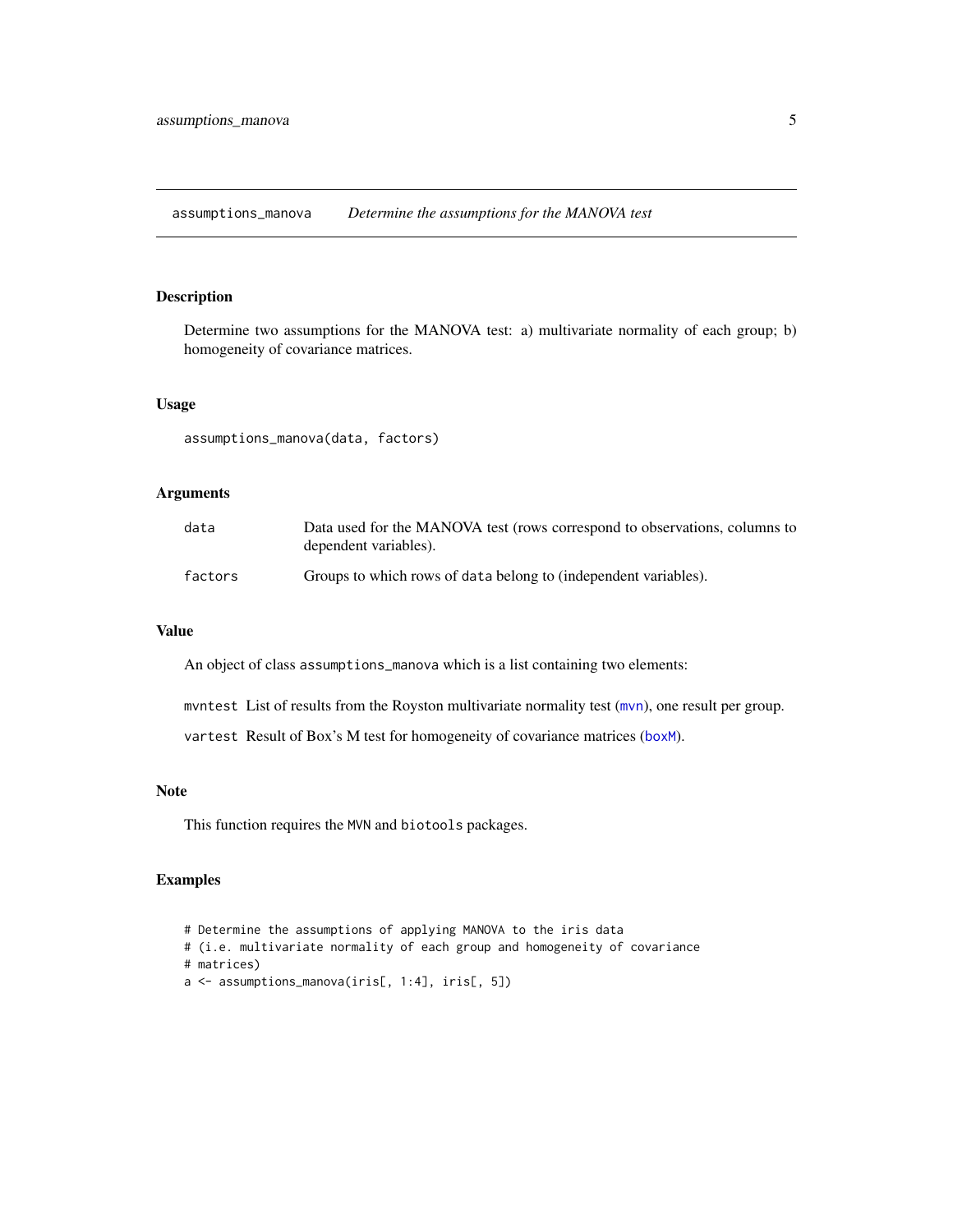<span id="page-5-1"></span><span id="page-5-0"></span>

Determine two assumptions for the parametric comparison tests (i.e. either t. test or [aov](#page-0-0)) for each principal component, namely: a) univariate normality of each group; b) homogeneity of variances.

#### Usage

assumptions\_paruv(data, factors)

#### Arguments

| data    | Data used in the parametric test (rows correspond to observations, columns to |
|---------|-------------------------------------------------------------------------------|
|         | principal components).                                                        |
| factors | Groups to which rows of data belong to.                                       |

#### Value

An object of class assumptions\_paruv which is a list containing two elements:

uvntest List of results from the Shapiro-Wilk normality test ([shapiro.test](#page-0-0)), one result per group per principal component.

vartest Result of Bartlett test for homogeneity of variances ([bartlett.test](#page-0-0)).

#### Examples

```
# Determine the assumptions of applying ANOVA to each column (dependent
# variable) of the iris data (i.e. normality of each group and homogeneity of
# variances)
a <- assumptions_paruv(iris[, 1:4], iris[, 5])
```
<span id="page-5-2"></span>centerscale *Center and scale vector*

#### Description

Center and scale input vector using the specified method.

#### Usage

centerscale(v, type)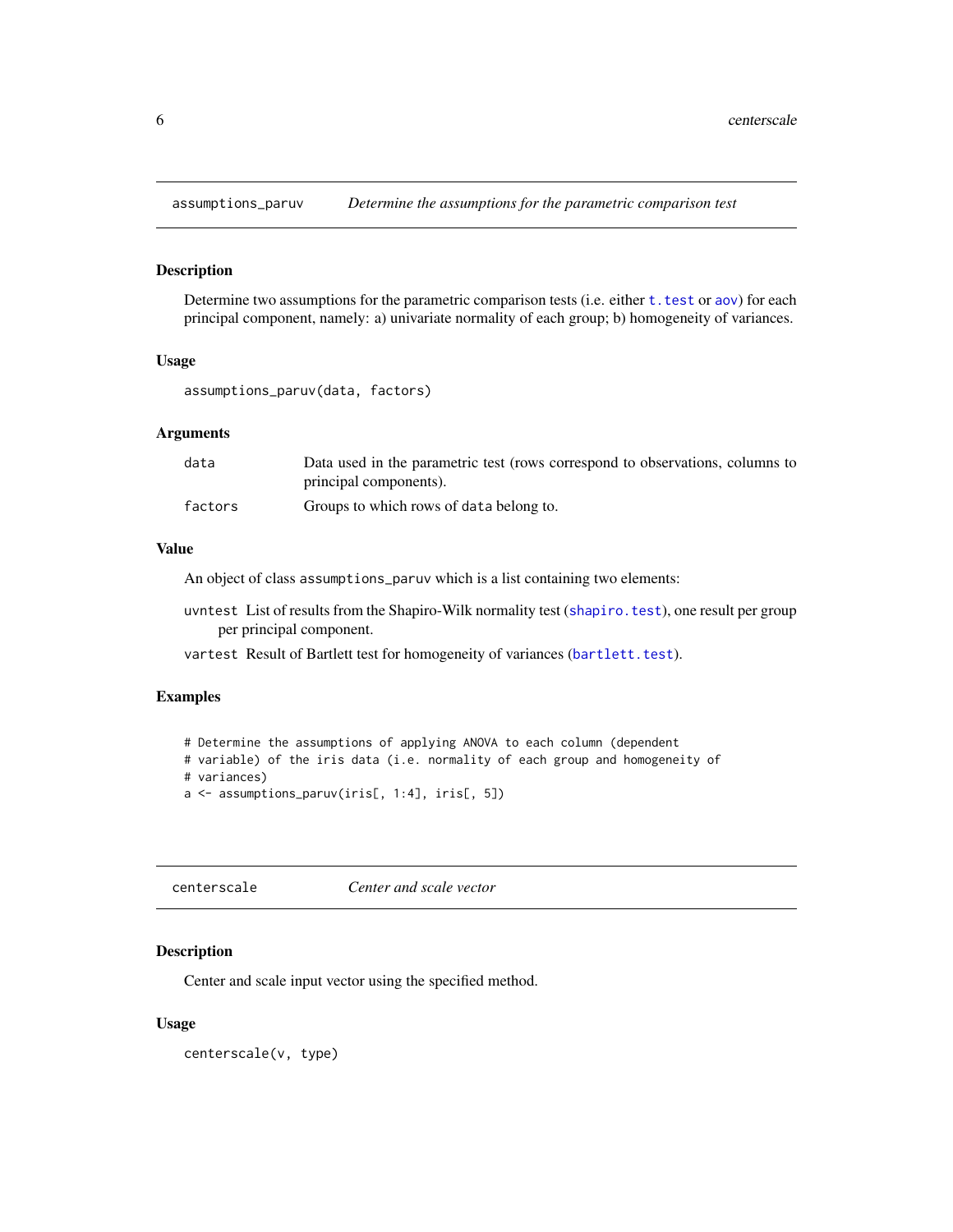#### centerscale 7

#### Arguments

| $\mathbf{v}$ | Vector to center and scale.                                                                    |
|--------------|------------------------------------------------------------------------------------------------|
| type         | Type of scaling: "center", "auto", "range", "iqrange", "vast", "pareto", "level" or<br>"none". |

#### Value

Center and scaled vector using the specified method.

#### References

Berg, R., Hoefsloot, H., Westerhuis, J., Smilde, A., and Werf, M. (2006). Centering, scaling, and transformations: improving the biological information content of metabolomics data. *BMC Genomics* 7, 142. DOI: 10.1186/1471-2164-7-142

```
v <- c(-100, 3, 4, 500, 10, 25, -8, -33, 321, 0, 2)
centerscale(v, "center")
# [1] -165.81818 -62.81818 -61.81818 434.18182 -55.81818 -40.81818
# [7] -73.81818 -98.81818 255.18182 -65.81818 -63.81818
centerscale(v, "auto")
# [1] -0.9308937 -0.3526577 -0.3470437 2.4374717 -0.3133601 -0.2291509
# [7] -0.4144110 -0.5547596 1.4325760 -0.3694995 -0.3582716
centerscale(v, "range")
# [1] -0.2763636 -0.1046970 -0.1030303 0.7236364 -0.0930303 -0.0680303
# [7] -0.1230303 -0.1646970 0.4253030 -0.1096970 -0.1063636
centerscale(v, "iqrange")
# [1] -6.085071 -2.305254 -2.268557 15.933278 -2.048374 -1.497915 -2.708924
# [8] -3.626355 9.364470 -2.415346 -2.341952
centerscale(v, "vast")
# [1] -0.34396474 -0.13030682 -0.12823247 0.90064453 -0.11578638 -0.08467115
# [7] -0.15312466 -0.20498338 0.52933609 -0.13652987 -0.13238117
centerscale(v, "pareto")
# [1] -12.424134 -4.706731 -4.631804 32.531614 -4.182247 -3.058353
# [7] -5.530919 -7.404075 19.119816 -4.931509 -4.781657
centerscale(v, "level")
# [1] -2.5193370 -0.9544199 -0.9392265 6.5966851 -0.8480663 -0.6201657
# [7] -1.1215470 -1.5013812 3.8770718 -1.0000000 -0.9696133
centerscale(v, "none")
# [1] -100 3 4 500 10 25 -8 -33 321 0 2
```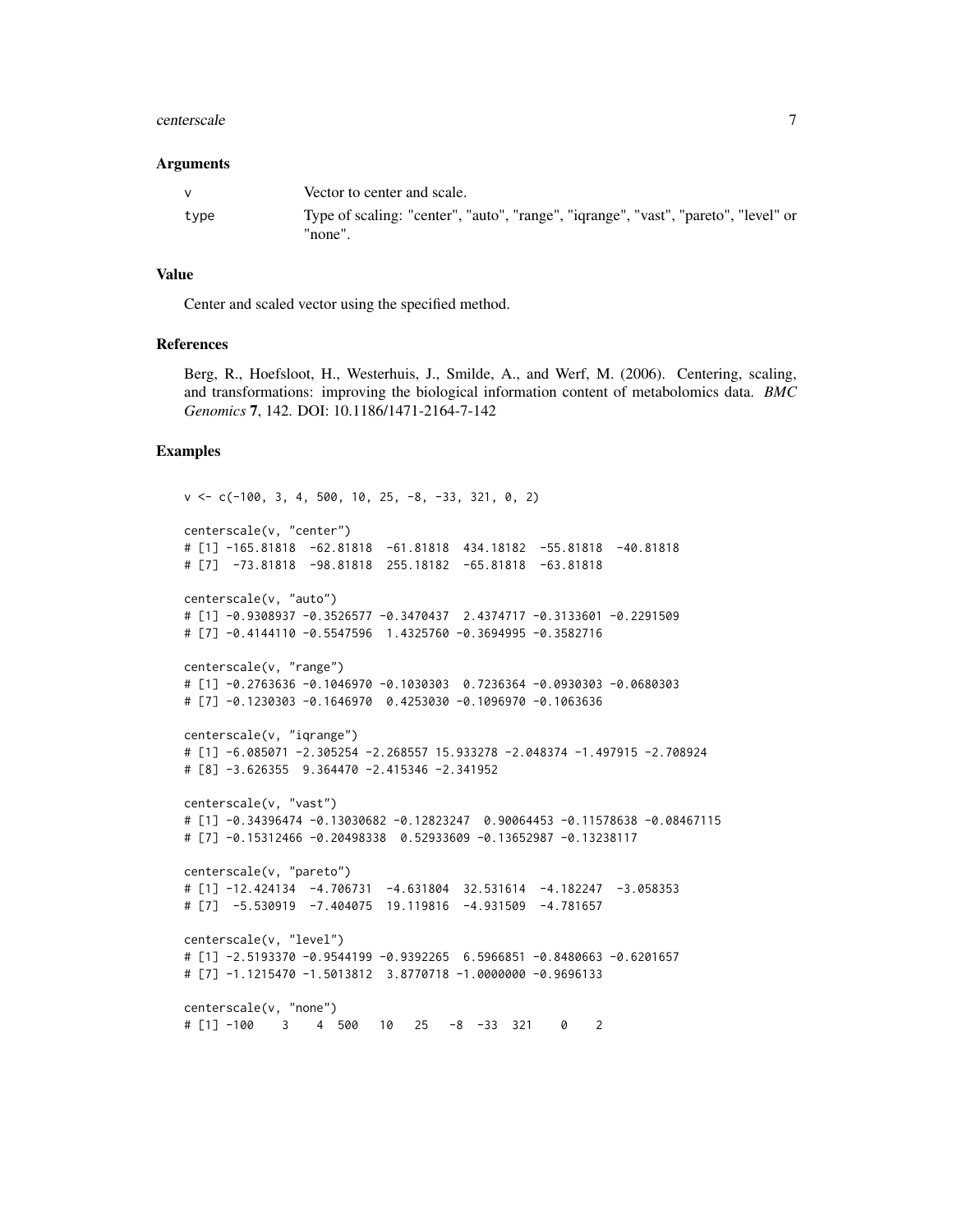<span id="page-7-1"></span><span id="page-7-0"></span>

Compares output observations from two or more groups.

#### Usage

cmpoutput(name, ve\_npcs, data, obs\_lvls, lim\_npcs = TRUE, mnv\_test = "Pillai")

#### Arguments

| name       | Comparison name (useful when calling this function to perform multiple com-<br>parisons).                                                                                                                                                                                                                                                                                        |
|------------|----------------------------------------------------------------------------------------------------------------------------------------------------------------------------------------------------------------------------------------------------------------------------------------------------------------------------------------------------------------------------------|
| ve_npcs    | Percentage ( $0 < ve$ npcs < 1) of variance explained by the q principal compo-<br>nents (i.e. number of dimensions) used in MANOVA, or the number of principal<br>components ( $ve_n$ pcs > 1, must be integer). Can be a vector, in which case the<br>MANOVA test will be applied multiple times, one per specified variance to ex-<br>plain / number of principal components. |
| data       | A $n \times m$ matrix, where n is the total number of output observations (runs) and m<br>is the number of variables ( <i>i.e.</i> output length).                                                                                                                                                                                                                               |
| obs lvls   | Levels or groups associated with each observation.                                                                                                                                                                                                                                                                                                                               |
| $lim_n$    | Limit number of principal components used for MANOVA to minimum number<br>of observations per group?                                                                                                                                                                                                                                                                             |
| $mnv_test$ | The name of the test statistic to be used in MANOVA, as described in summary, manova.                                                                                                                                                                                                                                                                                            |

#### Value

Object of class cmpoutput containing the following data:

- scores *n* x *n* matrix containing projections of output data in the principal components space. Rows correspond to observations, columns to principal components.
- obs\_lvls Levels or groups associated with each observation.
- **varexp** Percentage of variance explained by each principal component.
- npcs Number of principal components specified in ve\_npcs OR which explain the variance percentages given in ve\_npcs.
- ve Percentage (between 0 and 1) of variance explained by the *q* principal components (i.e. number of dimensions) used in MANOVA.
- name Comparison name (useful when calling this function to perform multiple comparisons).
- p.values *P*-values for the performed statistical tests, namely:
	- manova List of *p*-values for the MANOVA test for each number of principal component in npcs.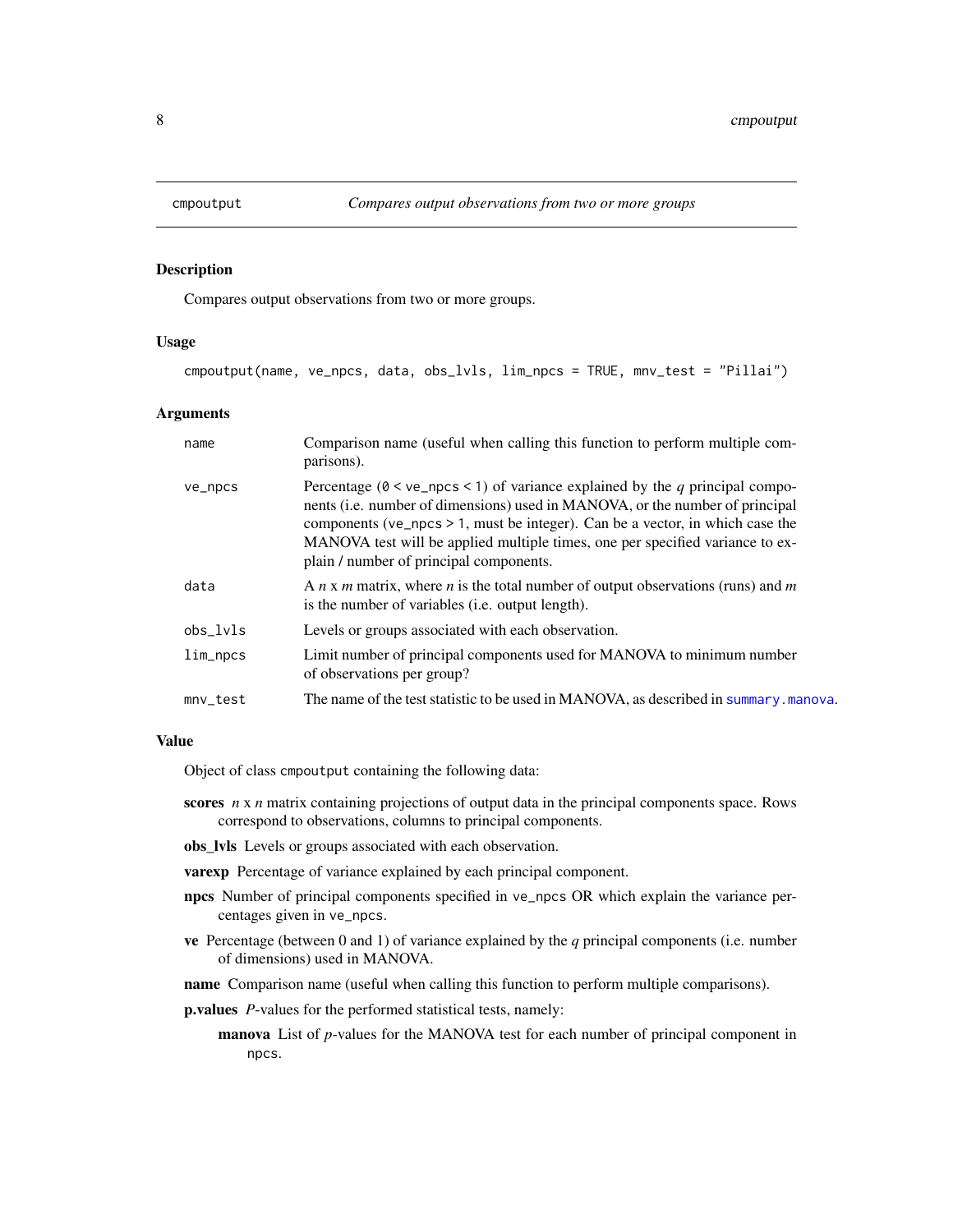- <span id="page-8-0"></span>parametric Vector of *p*-values for the parametric test applied to groups along each principal component (*t*-test for 2 groups, ANOVA for more than 2 groups).
- nonparametric Vector of *p*-values for the non-parametric test applied to groups along each principal component (Mann-Whitney U test for 2 groups, Kruskal-Wallis test for more than 2 groups).
- parametric\_adjusted Same as field parametric, but *p*-values are adjusted using weighted Bonferroni procedure. Percentages of explained variance are used as weights.
- nonparametric\_adjusted Same as field nonparametric, but *p*-values are adjusted using weighted Bonferroni procedure. Percentages of explained variance are used as weights.
- tests [manova](#page-0-0) Objects returned by the manova function for each value specified in ve\_npcs.
	- **parametric** List of objects returned by applying t, test (two groups) or [aov](#page-0-0) (more than two groups) to each principal component.
	- nonparametric List of objects returned by applying [wilcox.test](#page-0-0) (two groups) or [kruskal.test](#page-0-0) (more than two groups) to each principal component.

#### Examples

```
# Comparing the first output ("Pop.Sheep") of one the provided datasets.
cmp < -cmpoutput("SheepPop", 0.8, pphpc_ok$data[["Pop.Sheep"]], pphpc_ok$obs_lvls)
# Compare bogus outputs created from 2 random sources, 5 observations per
# source, 20 variables each, yielding a 10 x 20 data matrix.
data \leq matrix(c(rnorm(100), rnorm(100, mean = 1)), nrow = 10, byrow = TRUE)
olvls <- factor(c(rep("A", 5), rep("B", 5)))
cmp <- cmpoutput("Bogus", 0.7, data, olvls)
```
concat\_outputs *Concatenate multiple outputs with multiple observations*

#### **Description**

Concatenate multiple outputs with multiple observations.

#### Usage

```
concat_outputs(outputlist, centscal = "none")
```
#### Arguments

| outputlist | List of outputs. Each output is a $n \times m$ matrix, where n is the number of obser-<br>vations and $m$ is the number of variables (i.e. output length).      |
|------------|-----------------------------------------------------------------------------------------------------------------------------------------------------------------|
| centscal   | Centering and scaling method: "center", "auto", "range", "iqrange", "vast", "pareto",<br>"level" or "none". This task is delegated to the centerscale function. |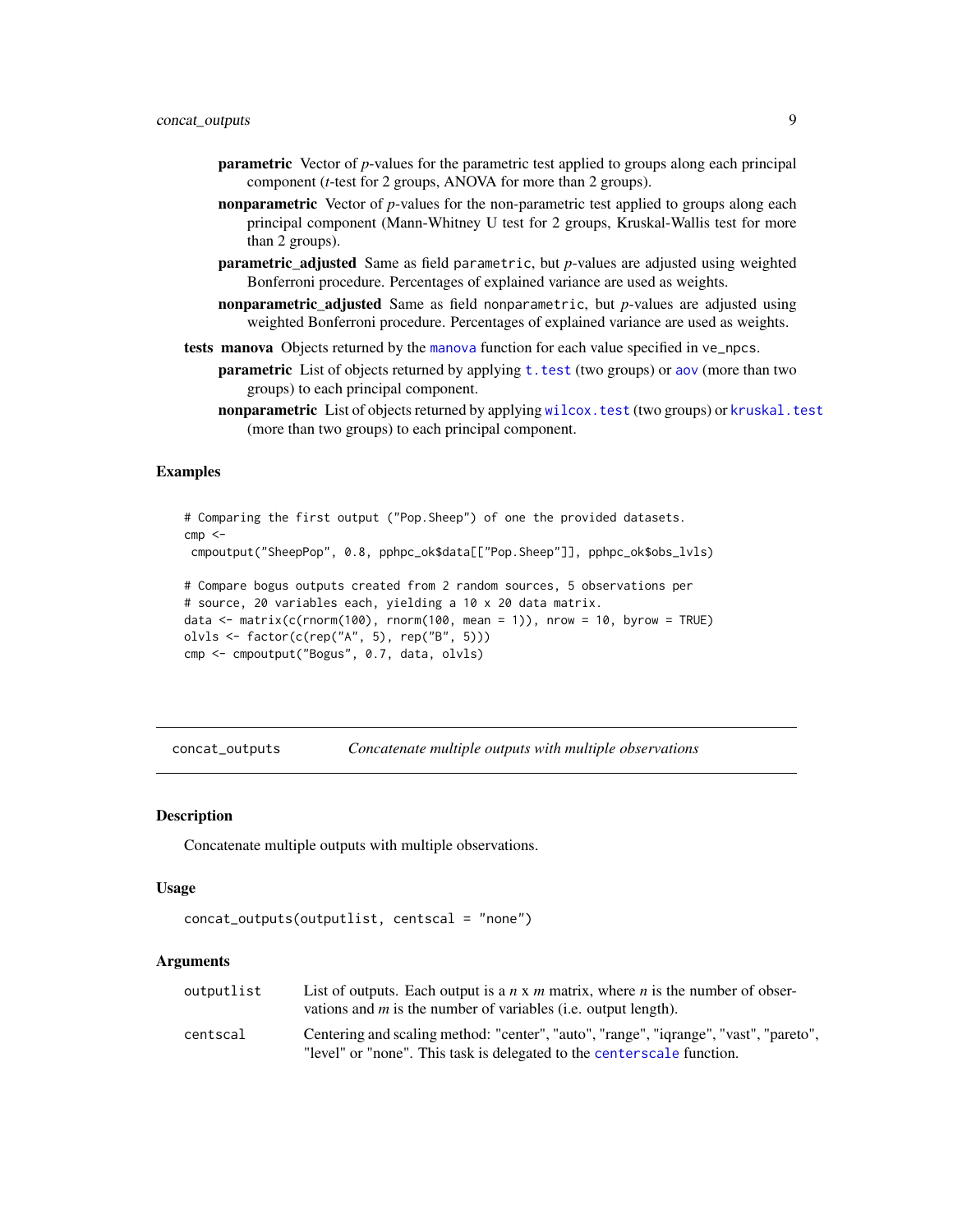#### <span id="page-9-0"></span>Value

An *n* x *p* matrix, representing the *n* observations of the concatenated output, each observation of length *p*, which is the sum of individual output lengths.

#### Examples

```
# Collect 20 observations of 3 outputs with different scales and lengths
# Output 1, length 100
out1 <- matrix(rnorm(2000, mean = 0, sd = 1), nrow = 20)
# Output 2, length 200
out2 <- matrix(rnorm(4000, mean = 100, sd = 200), nrow = 20)
# Output 1, length 50
out3 <- matrix(rnorm(1000, mean = -1000, sd = 10), nrow = 20)
# Concatenate and range scale outputs, resulting matrix dimensions will be
# 20 x 350
outconcat <- concat_outputs(list(out1, out2, out3), "range")
```
<span id="page-9-1"></span>

grpoutputs *Load and group outputs from files*

#### Description

Load and group outputs from files containing multiple observations of the groups to be compared.

#### Usage

```
grpoutputs(
  outputs,
  folders,
  files,
  lvls = NULL,concat = F,
  centscal = "range",
  ...
)
```
#### Arguments

outputs A vector with the labels of each output, or an integer with the number of outputs (in which case output labels will be assigned automatically). In either case, the number of outputs should account for an additional concatenated output, as specified in the concat parameter.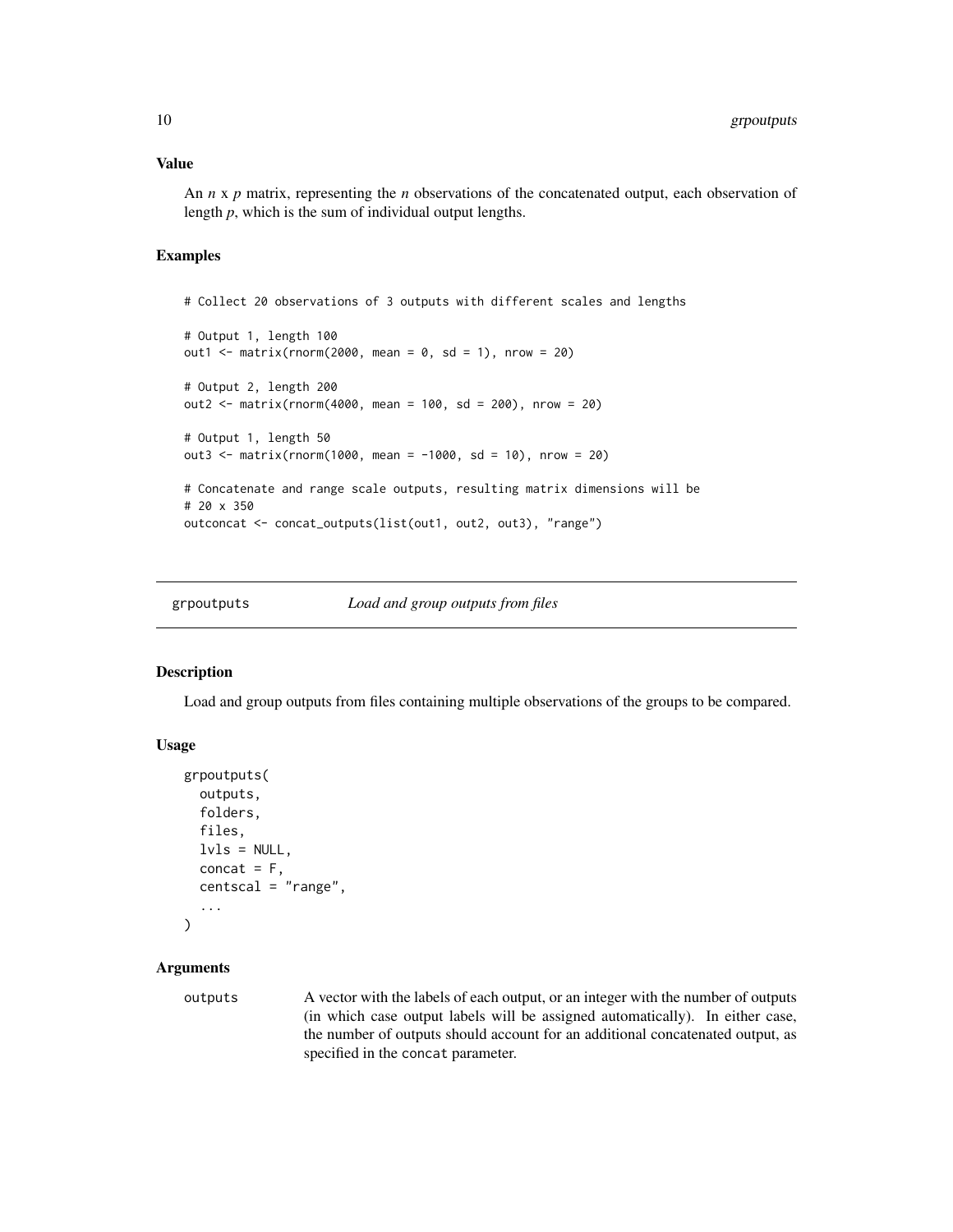#### <span id="page-10-0"></span>grpoutputs 11

| folders   | Vector of folder names where to read files from. These are recycled if length (folders)<br>$\langle$ length(files).                                                                                                               |
|-----------|-----------------------------------------------------------------------------------------------------------------------------------------------------------------------------------------------------------------------------------|
| files     | Vector of filenames or file sets to load in each folder. File sets can be given as<br>regular expressions, or as wildcards by wrapping them with glob2rx.                                                                         |
| lvls      | Vector of factor levels (groups). Must be the same length as files, <i>i.e.</i> each file<br>set will be associated with a different level or group. If not given, default group<br>names will be used.                           |
| concat    | If TRUE add an additional output which corresponds to the concatenation of all<br>outputs, properly centered and scaled.                                                                                                          |
| centscal  | Method for centering and scaling outputs if concat is TRUE. It can be one of<br>"center", "auto", "range" (default), "iqrange", "vast", "pareto" or "level". Cen-<br>tering and scaling is performed by the centerscale function. |
| $\ddotsc$ | Options passed to read, table, which is used to read the files specified in the<br>files parameter.                                                                                                                               |

#### Details

Each file corresponds to an observation, and should have a tabular format where columns correspond to outputs and rows to variables or dimensions. Observations (files) are grouped by factor levels which correspond to the file groups given in the files parameter. Factor levels differentiate observations from distinct groups.

#### Value

Object of class grpoutputs containing the following data:

- data List of all outputs, each one grouped into a *n* x *m* matrix, where *n* is the total number of output observations and *m* is the number of variables or dimensions (i.e. output length).
- groupsize Vector containing number of observations for each level or group.
- obs\_lvls Factor vector of levels or groups associated with each observation.

lvls Vector of factor levels in the order they occur (as given in parameter with the same name).

concat Boolean indicating if this object was created with an additional concatenated output.

```
# Determine paths for data folders, each containing outputs for 10 runs of
# the PPHPC model
dir_nl_ok <- system.file("extdata", "nl_ok", package = "micompr")
dir_jex_ok <- system.file("extdata", "j_ex_ok", package = "micompr")
files <- glob2rx("stats400v1*.tsv")
# Create a grouped outputs object using outputs from NetLogo and Java
# implementations of the PPHPC model
go <- grpoutputs(7, c(dir_nl_ok, dir_jex_ok), c(files, files),
                 lvls = c("NL", "JEX"), concat = TRUE)# Do the same, but specify output names and don't specify levels
```

```
go \leq grpoutputs(c("a", "b", "c", "d", "e", "f"),
                 c(dir_nl_ok, dir_jex_ok), c(files, files))
```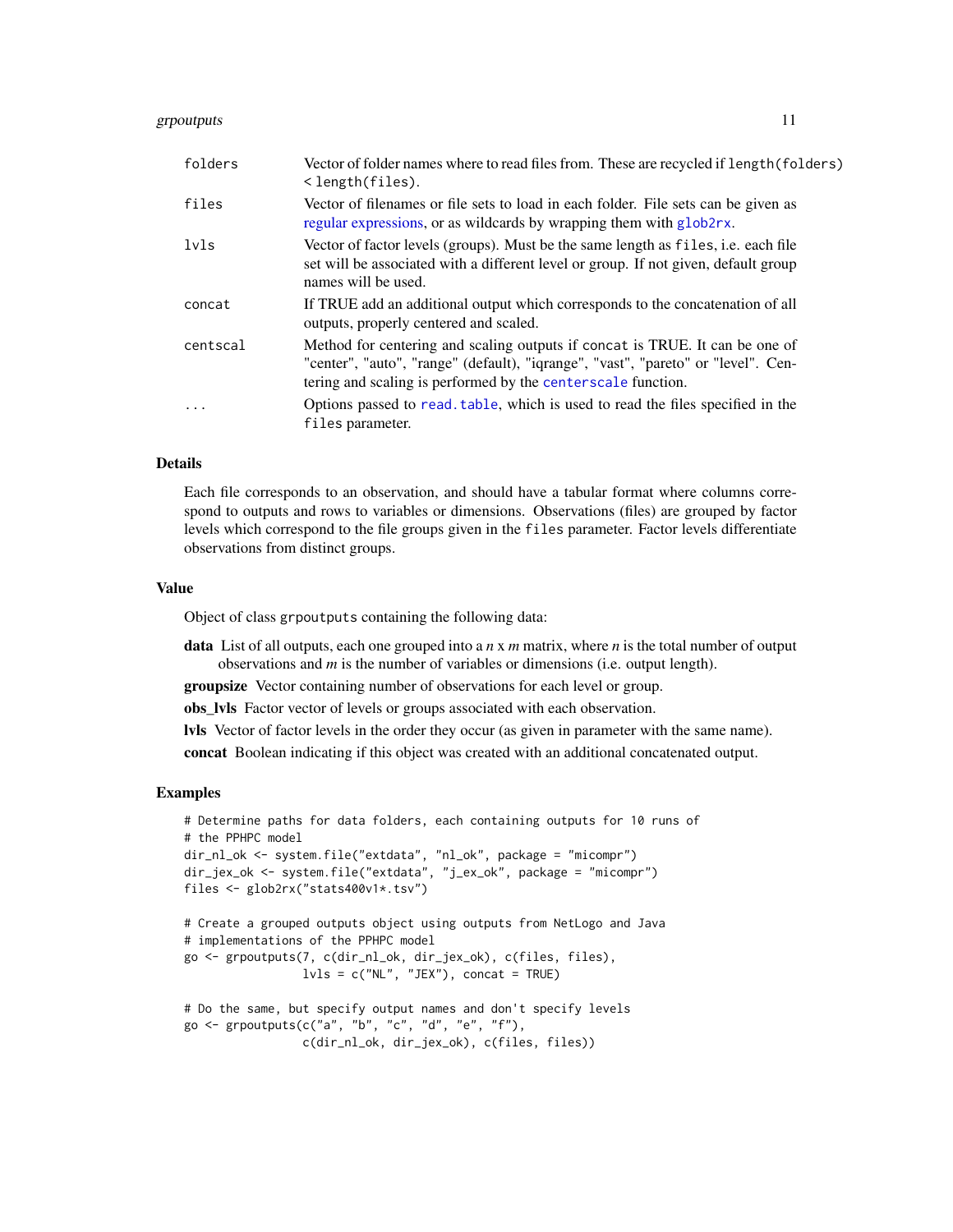<span id="page-11-1"></span><span id="page-11-0"></span>Performs multiple independent comparisons of output observations.

#### Usage

```
micomp(
  outputs,
  ve_npcs,
  comps,
  concat = F,
  centscal = "range",lim_npcs = TRUE,
 mnv_test = "Pillai",
  ...
)
```
### Arguments

| outputs | A vector with the labels of each output, or an integer with the number of outputs<br>(in which case output labels will be assigned automatically).                                                                                                                                                                                                                               |  |
|---------|----------------------------------------------------------------------------------------------------------------------------------------------------------------------------------------------------------------------------------------------------------------------------------------------------------------------------------------------------------------------------------|--|
| ve_npcs | Percentage ( $0 < ve$ npcs < 1) of variance explained by the q principal compo-<br>nents (i.e. number of dimensions) used in MANOVA, or the number of principal<br>components ( $ve_n$ pcs > 1, must be integer). Can be a vector, in which case the<br>MANOVA test will be applied multiple times, one per specified variance to ex-<br>plain / number of principal components. |  |
| comps   | A list of lists, where each list contains information regarding an individual com-<br>parison. Each list can have one of two configurations:                                                                                                                                                                                                                                     |  |
|         | 1. Lists with the first configuration are used to load data from files, and require<br>the following fields:                                                                                                                                                                                                                                                                     |  |
|         | name A string specifying the comparison name.                                                                                                                                                                                                                                                                                                                                    |  |
|         | folders Vector of folder names where to read files from. These are recycled<br>if length(folders) < length(files).                                                                                                                                                                                                                                                               |  |
|         | files Vector of filenames (with wildcards) to load in each folder.                                                                                                                                                                                                                                                                                                               |  |
|         | <b>Ivls</b> Vector of level or group names, must be the same length as files,<br>i.e. each file set will be associated with a different group. If not given,<br>default group names will be set.                                                                                                                                                                                 |  |
|         | 2. Lists with the second configuration are used to load data from environment<br>variables, and require the following fields:                                                                                                                                                                                                                                                    |  |
|         | <b>name</b> A string specifying the comparison name.                                                                                                                                                                                                                                                                                                                             |  |
|         | <b>grpout</b> Either an object of class grpoutputs or a list with the following<br>two fields:                                                                                                                                                                                                                                                                                   |  |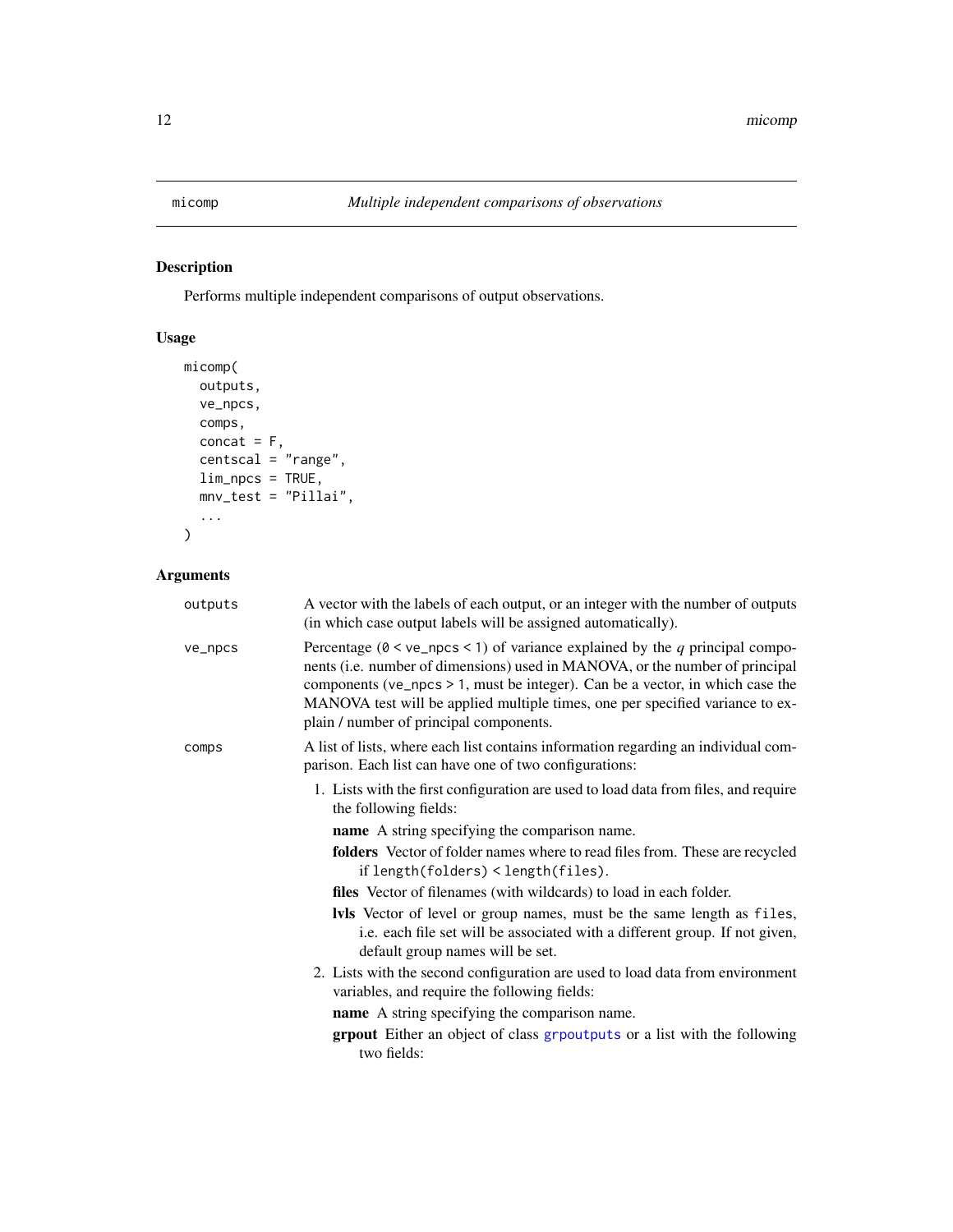#### <span id="page-12-0"></span>micomp and the state of the state of the state of the state of the state of the state of the state of the state of the state of the state of the state of the state of the state of the state of the state of the state of the

|            | data List of all outputs, where tags correspond to output names and<br>values correspond to the output data. Output data is a $n \times m$ ma-<br>trix, where $n$ is the total number of output observations and $m$ is the<br>number of variables ( <i>i.e.</i> output length).<br>obs_lvls Levels or groups associated with each observation. |
|------------|-------------------------------------------------------------------------------------------------------------------------------------------------------------------------------------------------------------------------------------------------------------------------------------------------------------------------------------------------|
| concat     | Create an additional, concatenated output? Ignored for sublists passed in the<br>comps which follow the second configuration.                                                                                                                                                                                                                   |
| centscal   | Method for centering and scaling outputs if concat is TRUE. It can be one of<br>"center", "auto", "range" (default), "iqrange", "vast", "pareto" or "level". Cen-<br>tering and scaling is performed by the centerscale function.                                                                                                               |
| lim_npcs   | Limit number of principal components used for MANOVA to minimum number<br>of observations per group?                                                                                                                                                                                                                                            |
| $mnv_test$ | The name of the test statistic to be used in MANOVA, as described in summary manova.                                                                                                                                                                                                                                                            |
| .          | Options passed to read, table, which is used to read the files specified in lists<br>using the first configuration in the comp parameter.                                                                                                                                                                                                       |

#### Value

An object of class micomp, which is a two-dimensional list of [cmpoutput](#page-7-1) objects. Rows are associated with individual outputs, while columns are associated with separate comparisons.

#### Examples

# Create a micomp object from existing files and folders

```
dir_nl_ok <-
  system.file("extdata", "nl_ok", package = "micompr")
dir_jex_ok <-
  system.file("extdata", "j_ex_ok", package = "micompr")
dir_jex_noshuff <-
  system.file("extdata", "j_ex_noshuff", package = "micompr")
dir_jex_diff <-
  system.file("extdata", "j_ex_diff", package = "micompr")
files <- glob2rx("stats400v1*.tsv")
mic <- micomp(7, 0.8,
              list(list(name = "NLOKvsJEXOK",
                        folders = c(dir_nl_ok, dir_jex_ok),
                        files = c(files, files),
                        lvls = c("NLOK", "JEXOK")),
                   list(name = "NLOKvsJEXNOSHUFF",
                        folders = c(dir_nl_ok, dir_jex_noshuff),
                        files = c(files, files),
                        lvls = c("NLOK", "JEXNOSHUFF")),
                   list(name = "NLOKvsJEXDIFF",
                        folders = c(dir_nl_ok, dir_jex_diff),
                        files = c(files, files),
                        lvls = c("NLOK", "JEXDIFF"))),
              concat = TRUE)
```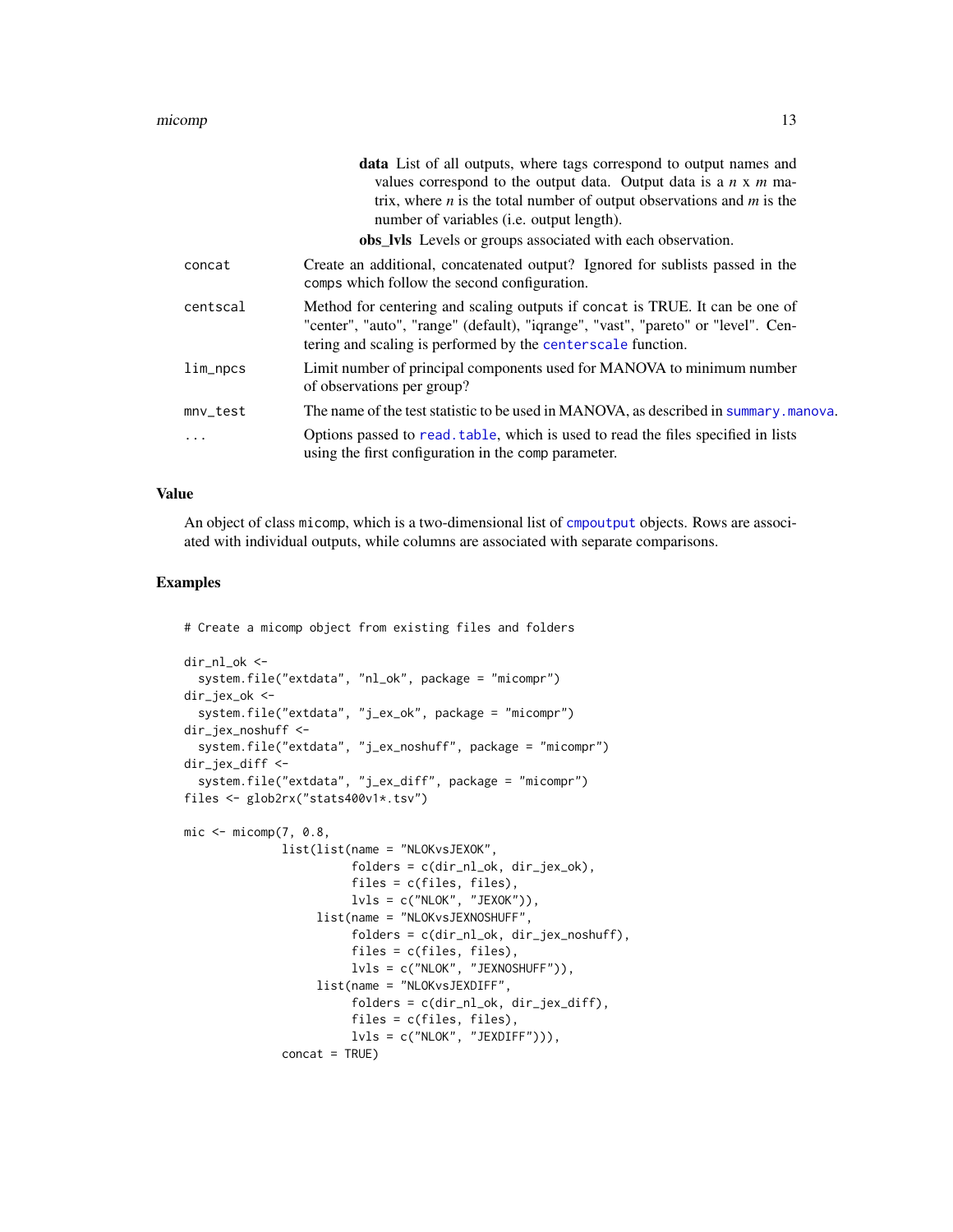```
# Create a micomp object from package datasets (i.e. grpoutputs objects)
# directly
mic <- micomp(c("o1", "o2", "o3", "o4"), 0.9,
              list(list(name = "NLOKvsJEXOK", grpout = pphpc_ok),
                   list(name = "NLOKvsJEXNOSHUFF", grpout = pphpc_noshuff),
                   list(name = "NLOKvsJEXDIFF", grpout = pphpc_diff)))
# Create a micomp object using manually inserted data
mic \leftarrow micomp(6, 0.5, list(list(name = "NLOKvsJEXOK",
       grpout = list(data = pphpc_ok$data,
                     obs_lvls = pphpc_ok$obs_lvls)),
 list(name = "NLOKvsJEXNOSHUFF",
       grpout = list(data = pphpc_noshuff$data,
                     obs_lvls = pphpc_noshuff$obs_lvls)),
 list(name = "NLOKvsJEXDIFF",
       grpout = list(data = pphpc_diff$data,
                     obs_lvls = pphpc_diff$obs_lvls))))
```
micompr *micompr: multivariate independent comparison of observations*

#### Description

The micompr R package implements a procedure for comparing multivariate samples associated with different groups. The procedure uses principal component analysis to convert multivariate observations into a set of linearly uncorrelated statistical measures, which are then compared using a number of statistical methods. This technique is independent of the distributional properties of samples and automatically selects features that best explain their differences, avoiding manual selection of specific points or summary statistics. The procedure is appropriate for comparing samples of time series, images, spectrometric measures or similar multivariate observations.

#### Note

MIT License

#### Author(s)

Nuno Fachada

#### References

[micompr: An R Package for Multivariate Independent Comparison of Observations,](https://journal.r-project.org/archive/2016/RJ-2016-055/index.html) Nuno Fachada, João Rodrigues, Vitor V. Lopes, Rui C. Martins and Agostinho C. Rosa , The R Journal (2016) 8:2, pages 405-420.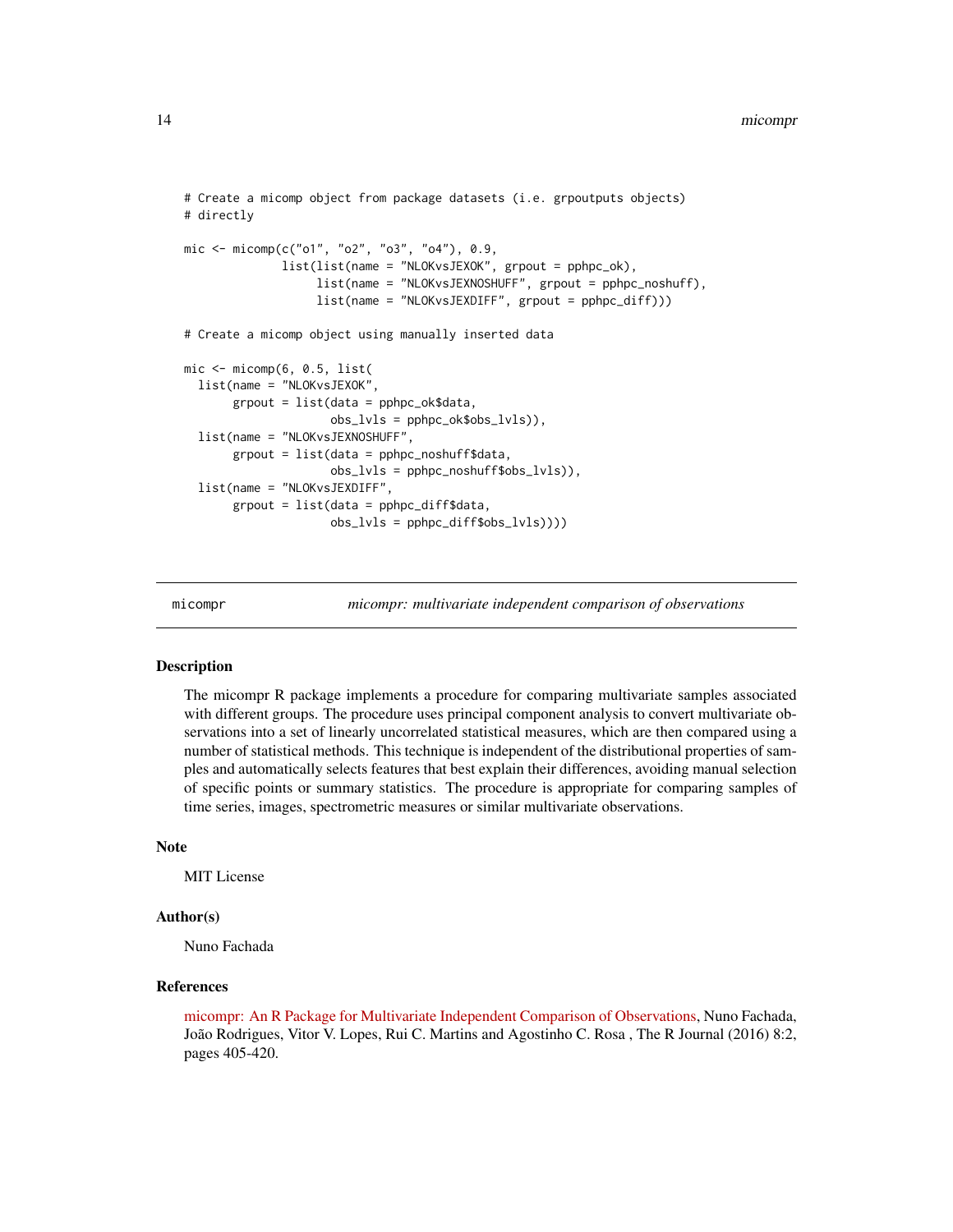#### <span id="page-14-0"></span>See Also

[cmpoutput](#page-7-1), [micomp](#page-11-1), [grpoutputs](#page-9-1)

plot.assumptions\_cmpoutput

*Plot* p*-values for testing the assumptions of the parametric tests used in output comparison*

#### Description

Plot method for objects of class assumptions\_cmpoutput containing *p*-values produced by testing the assumptions of the parametric tests used for comparing an output.

#### Usage

```
## S3 method for class 'assumptions_cmpoutput'
plot(x, \ldots)
```
#### Arguments

|          | Objects of class assumptions_cmpoutput. |
|----------|-----------------------------------------|
| $\cdots$ | Extra options passed to plot. default.  |

#### Details

Several bar plots are presented, showing the *p*-values yielded by the Shapiro-Wilk ([shapiro.test](#page-0-0)) and Royston tests ([mvn](#page-0-0)) for univariate and multivariate normality, respectively, and for the Bartlett ([bartlett.test](#page-0-0)) and Box's M ([boxM](#page-0-0)) for testing homogeneity of variances and of covariance matrices, respectively. The following bar plots are shown:

- One bar plot for the *p*-values of the Bartlett test, one bar (*p*-value) per individual principal component.
- *s* bar plots for *p*-values of the Shapiro-Wilk test, where *s* is the number of groups being compared. Individual bars in each plot are associated with a principal component.
- *t* bar plot for the *p*-values of the Royston test with *s* bars each, where *t* is the number of unique MANOVA tests performed (one per requested explained variances) and *s* is the number of groups being compared. These plots will not show if there is only one principal component being considered.
- One plot for the *p*-values of the Box's M test, one bar (*p*-value) per unique MANOVA tests performed (one per requested explained variances).

#### Value

None.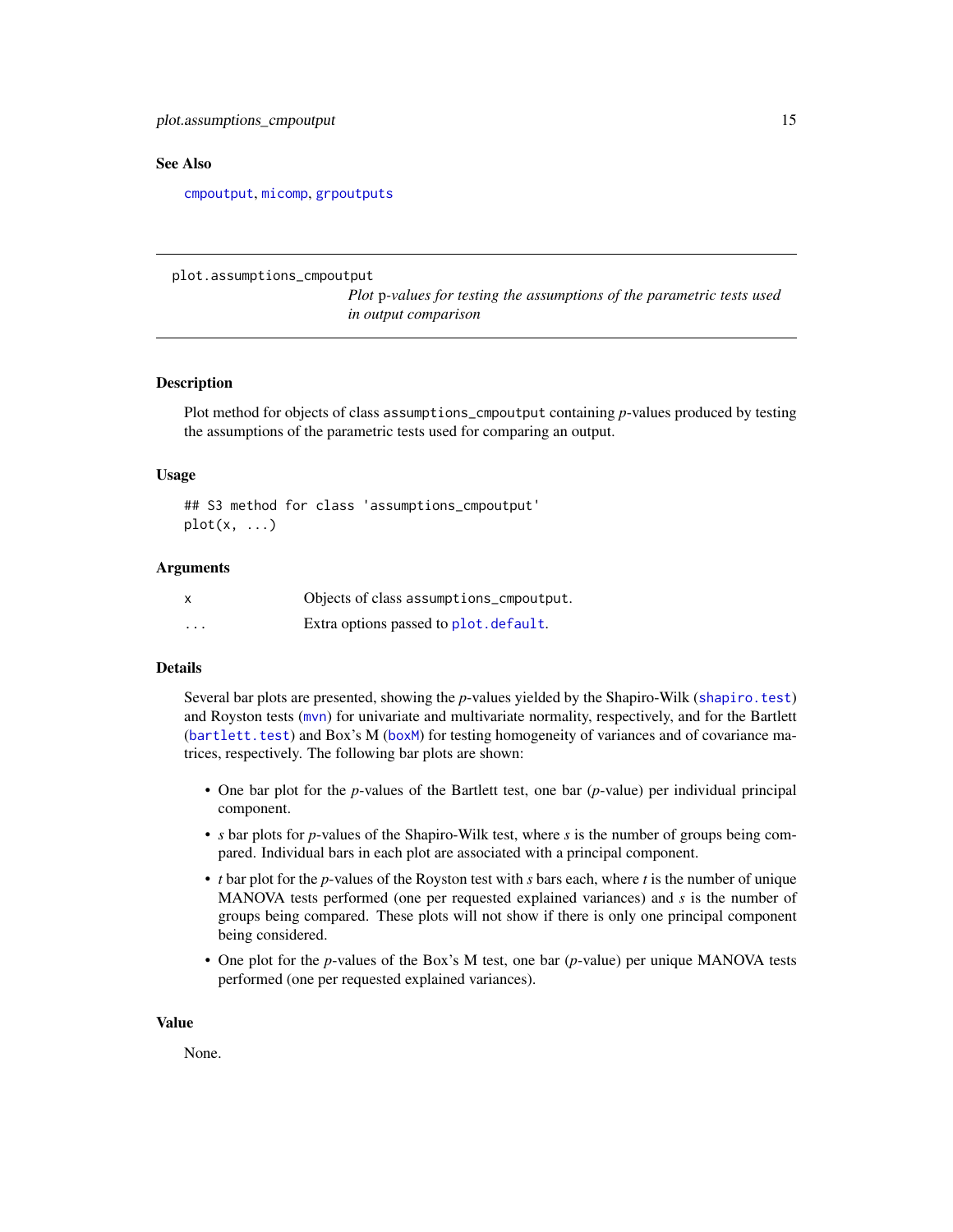#### <span id="page-15-0"></span>Examples

```
# Create a cmpoutput object from the provided datasets
cmp <- cmpoutput("All", 0.9, pphpc_ok$data[["All"]], pphpc_ok$obs_lvls)
# Display a bar plot with the p-values of the assumptions for the parametric
# tests performed in cmp
plot(assumptions(cmp))
```
plot.assumptions\_manova

*Plot* p*-values for testing the multivariate normality assumptions of the MANOVA test*

#### Description

Plot method for objects of class [assumptions\\_manova](#page-4-1) which presents a bar plot containing the *p*-values produced by the Royston multivariate normality test ([mvn](#page-0-0)) for each group being compared.

#### Usage

## S3 method for class 'assumptions\_manova'  $plot(x, \ldots)$ 

#### Arguments

|                      | Objects of class assumptions manova.                                                                                         |
|----------------------|------------------------------------------------------------------------------------------------------------------------------|
| $\ddot{\phantom{0}}$ | Extra options passed to barplot. The col parameter defines colors for p-values<br>below $1, 0.05$ and $0.01$ , respectively. |

#### Value

None.

#### Examples

```
# Plot the Royston test p-value for multivariate normality of each group
# (species) of the iris data
plot(assumptions_manova(iris[, 1:4], iris[, 5]))
# Plot the same data with logarithmic scale for p-values
```
plot(assumptions\_manova(iris[, 1:4], iris[, 5]), log = "y")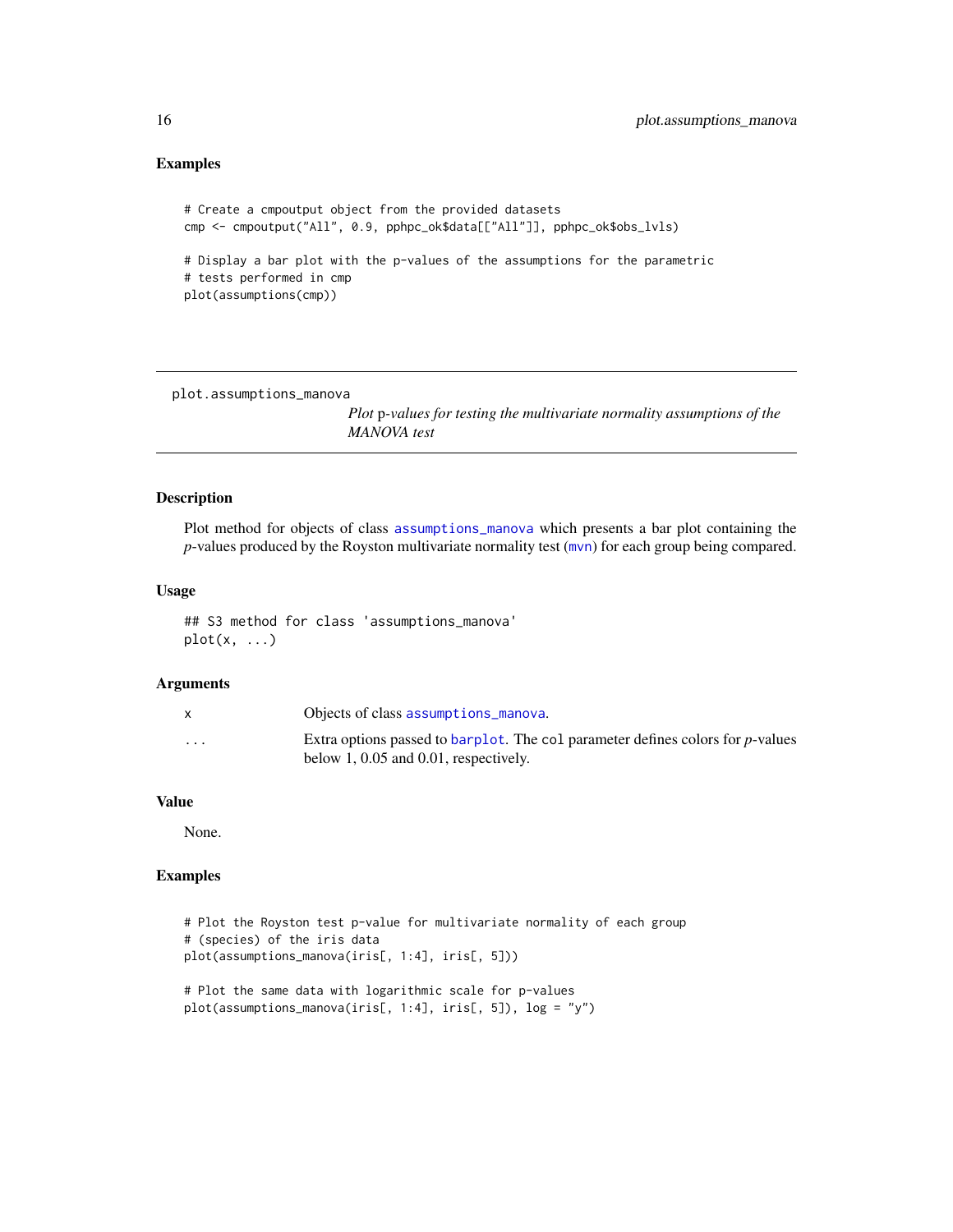<span id="page-16-0"></span>plot.assumptions\_micomp

*Plot* p*-values for testing the assumptions of the parametric tests used in multiple output comparison*

#### Description

Plot method for objects of class assumptions\_cmpoutput containing *p*-values produced by testing the assumptions of the parametric tests used for multiple output comparisons.

#### Usage

## S3 method for class 'assumptions\_micomp'  $plot(x, \ldots)$ 

#### Arguments

| $\boldsymbol{\mathsf{x}}$ | Object of class assumptions_micomp. |
|---------------------------|-------------------------------------|
| $\cdot$                   | Extra options passed to barplot.    |

#### Details

Several bar plots are presented, one for each comparison and output combination, showing the several statistical tests employed to verify the assumptions of the parametric tests.

#### Value

None.

#### Examples

```
# Create a micomp object, use provided dataset
mic \leq -\text{micomp}(6, 0.65,list(list(name = "NLOKvsJEXOK", grpout = pphpc_ok),
                   list(name = "NLOKvsJEXNOSHUFF", grpout = pphpc_noshuff),
                   list(name = "NLOKvsJEXDIFF", grpout = pphpc_diff)))
# Plot the p-values of the statistic tests evaluating the assumptions of the
# comparisons performed in the mic object
```
plot(assumptions(mic))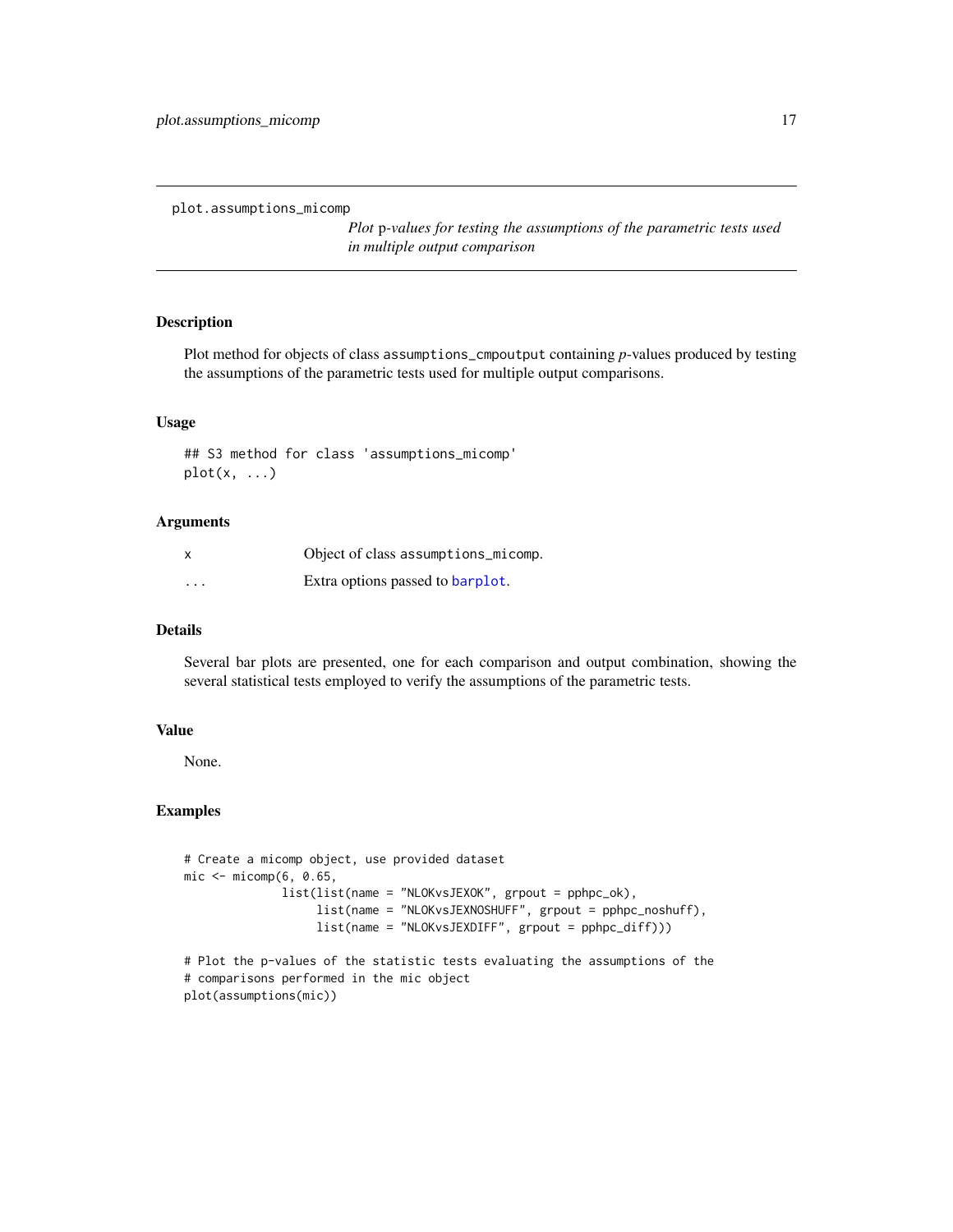```
plot.assumptions_paruv
```
*Plot* p*-values for testing the assumptions of the parametric tests used in output comparison*

#### Description

Plot method for objects of class [assumptions\\_paruv](#page-5-1) containing *p*-values produced by testing the assumptions of the parametric tests used for comparing outputs.

#### Usage

```
## S3 method for class 'assumptions_paruv'
plot(x, \ldots)
```
#### Arguments

|                         | Objects of class assumptions paruv.                                                                                          |
|-------------------------|------------------------------------------------------------------------------------------------------------------------------|
| $\cdot$ $\cdot$ $\cdot$ | Extra options passed to barplot. The col parameter defines colors for p-values<br>below $1, 0.05$ and $0.01$ , respectively. |

#### Details

One bar plot is presented for the Bartlett test ([bartlett.test](#page-0-0)), showing the respective *p*-values along principal component. *s* bar plots are presented for the Shapiro-Wilk ([shapiro.test](#page-0-0)), where *s* is the number of groups being compared; individual bars in each plot represent the *p*-values associated with each principal component.

#### Value

None.

```
# Plot the Shapiro-Wilk and Bartlett test p-values for each dependent
# variable of the iris data
plot(assumptions_paruv(iris[, 1:4], iris[, 5]))
```

```
# Plot the same data with logarithmic scale for p-values
plot(assumptions_paruv(iris[, 1:4], iris[, 5]), log = "y")
```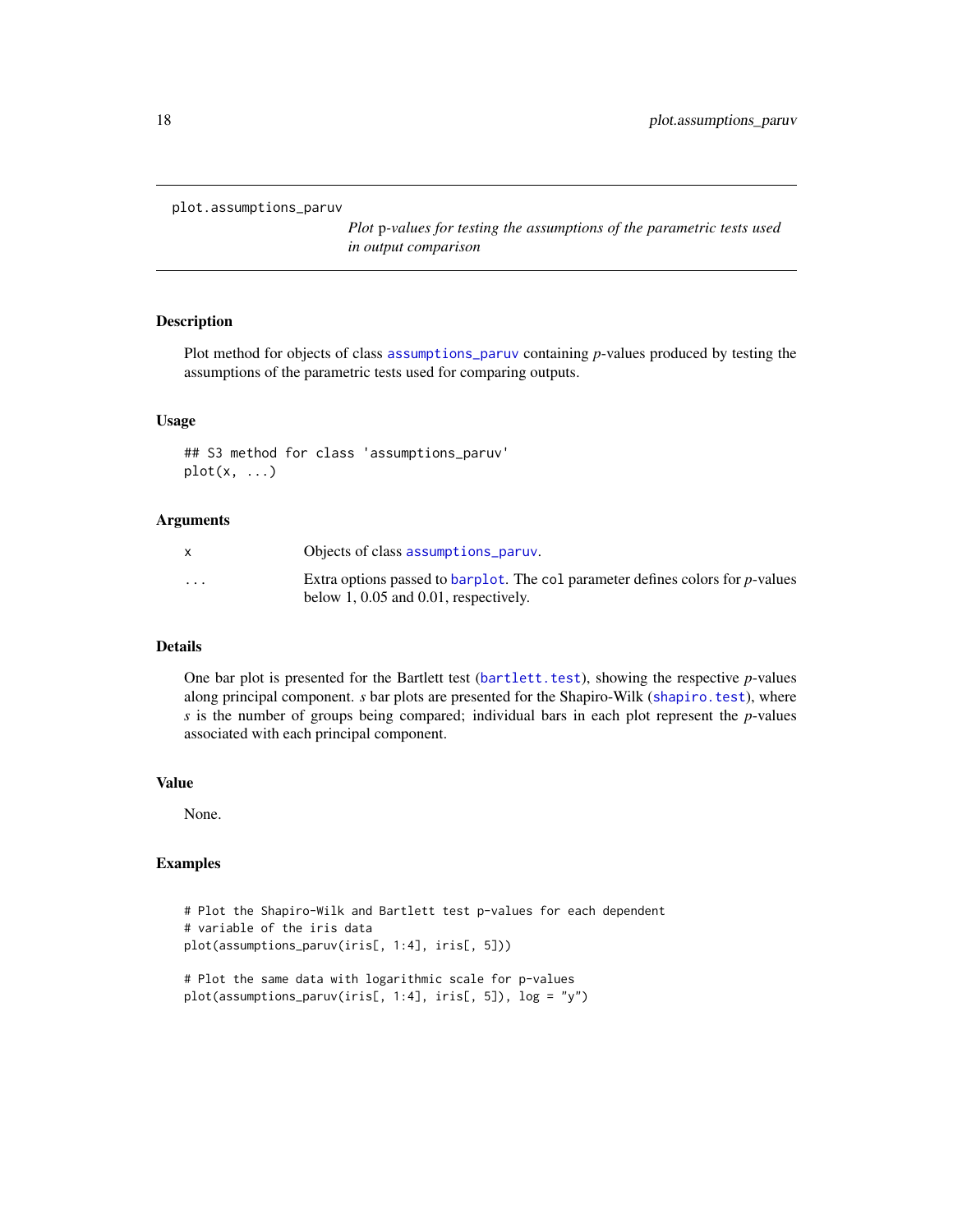<span id="page-18-0"></span>plot.cmpoutput *Plot comparison of an output*

#### Description

Plot objects of class cmpoutput.

#### Usage

## S3 method for class 'cmpoutput'  $plot(x, \ldots)$ 

#### Arguments

|                      | Object of class empoutput.                                                    |
|----------------------|-------------------------------------------------------------------------------|
| $\ddot{\phantom{0}}$ | Extra options passed to plot, default. The coloption determines the colors to |
|                      | use on observations of different groups (scatter plot only).                  |

#### Details

This method produces four sub-plots, namely:

- Scatter plot containing the projection of output observations on the first two dimensions of the principal components space.
- Bar plot of the percentage of variance explain per principal component.
- Bar plot of *p*-values for the parametric test for each principal component.
- Bar plot of *p*-values for the non-parametric test for each principal component.

#### Value

None.

```
# Comparing the concatenated output of the pphpc_ok dataset, which
# contains simulation output data from two similar implementations of the
# PPHPC model.
```

```
plot(cmpoutput("All", 0.95, pphpc_ok$data[["All"]], pphpc_ok$obs_lvls))
```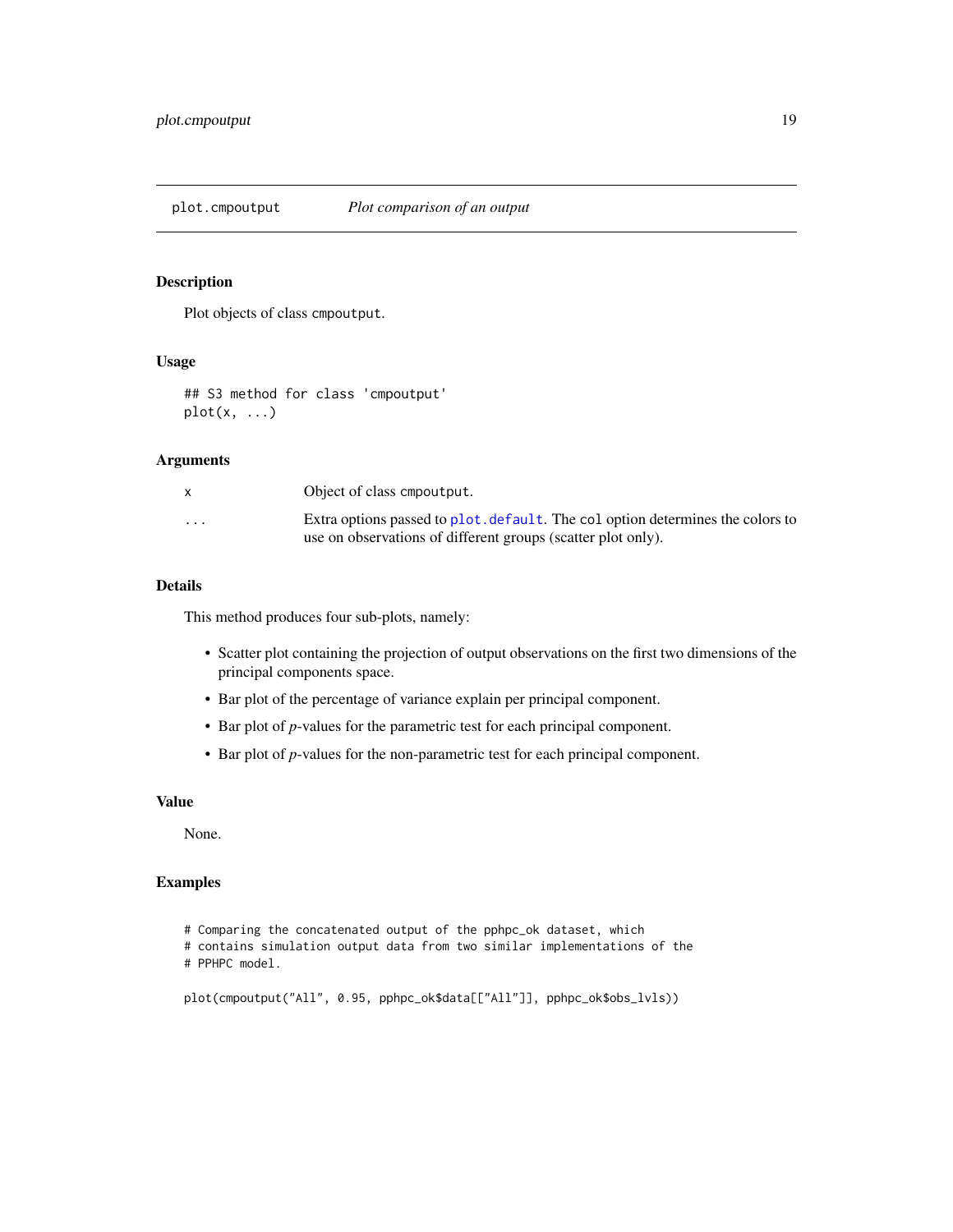<span id="page-19-0"></span>plot.grpoutputs *Plot grouped outputs*

#### Description

Plot objects of class grpoutputs.

#### Usage

## S3 method for class 'grpoutputs'  $plot(x, \ldots)$ 

#### Arguments

| X        | Object of class grpoutputs.            |
|----------|----------------------------------------|
| $\cdots$ | Extra options passed to plot. default. |

#### Details

Each output is plotted individually, and observations are plotted on top of each other. Observations from different groups are plotted with different colors (which can be controlled through the col parameter given in ...).

This function can be very slow for a large number of observations.

#### Value

None.

```
# Determine paths for the data folder containing outputs of different
# lengths
dir_na <- system.file("extdata", "testdata", "NA", package = "micompr")
# Sets of files A and B have 3 files each
filesA <- glob2rx("stats400v1*n20A.tsv")
filesB <- glob2rx("stats400v1*n20B.tsv")
# Instantiate grpoutputs object
go <-
 grpoutputs(7, dir_na, c(filesA, filesB), lvls = c("A", "B"), concat = TRUE)
# Plot grpoutputs object
plot(go)
```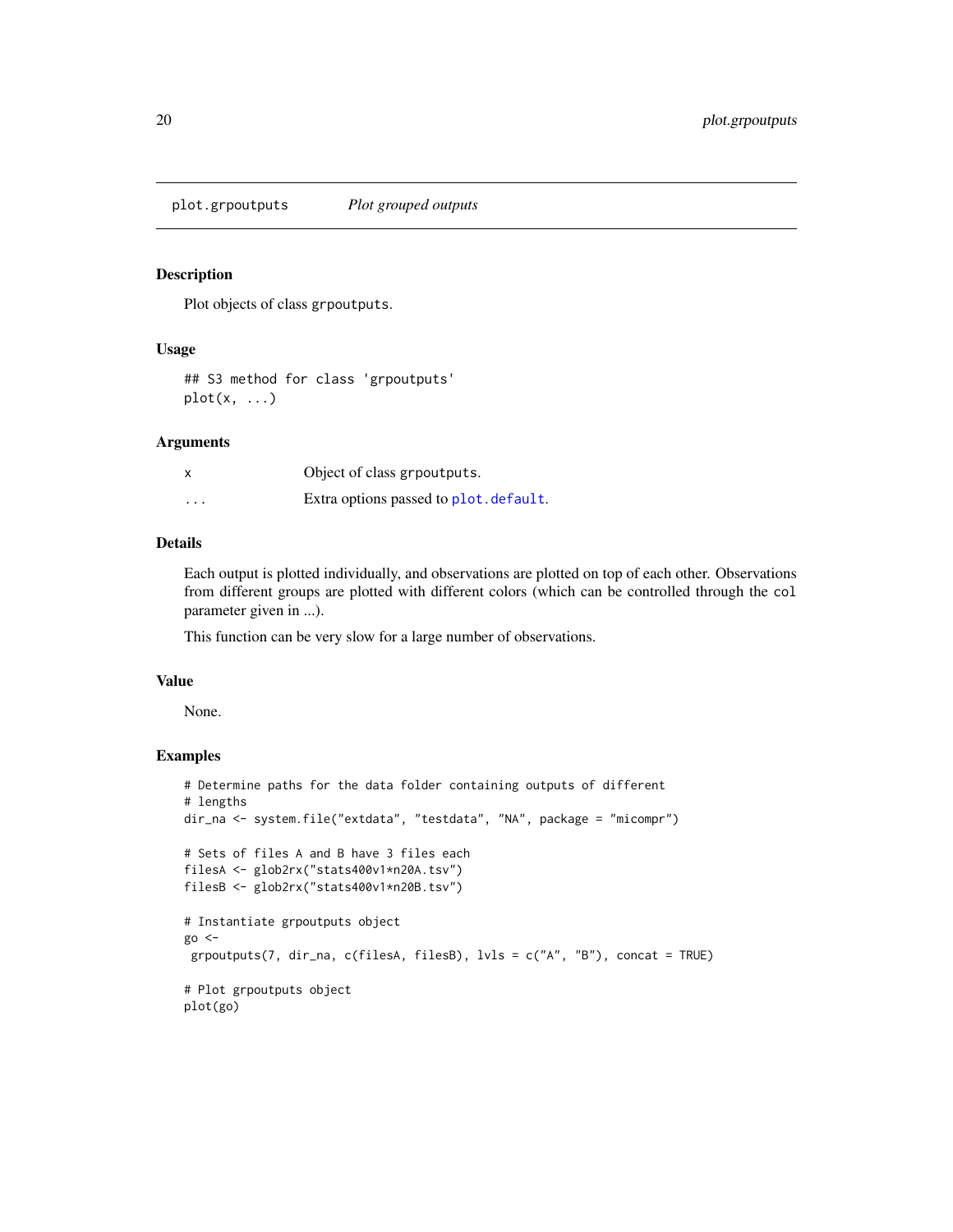<span id="page-20-0"></span>plot.micomp *Plot projection of output observations on the first two dimensions of the principal components space*

#### Description

For each comparison and output combination, draw a scatter plot containing the projection of output observations on the first two dimensions of the principal components space.

#### Usage

## S3 method for class 'micomp' plot(x, ...)

#### Arguments

|                         | An object of class micomp.                                                                                                |
|-------------------------|---------------------------------------------------------------------------------------------------------------------------|
| $\cdot$ $\cdot$ $\cdot$ | Extra options passed to plot, default. The coloption determines the colors to<br>use on observations of different groups. |

#### Value

None.

#### Examples

```
plot(micomp(c("SheepPop", "WolfPop", "GrassQty"), 0.95,
            list(list(name = "I", grpout = pphpc_ok),
                 list(name = "II", grpout = pphpc_noshuff),
                 list(name = "III", growth = pphpc_diff))))
```

| pphpc_diff | Data from two implementations of the PPHPC model, one of which |
|------------|----------------------------------------------------------------|
|            | setup with a different parameter                               |

#### Description

A dataset containing simulation output data from two implementations of the PPHPC model, one of which setup with a different parameter.

#### Usage

pphpc\_diff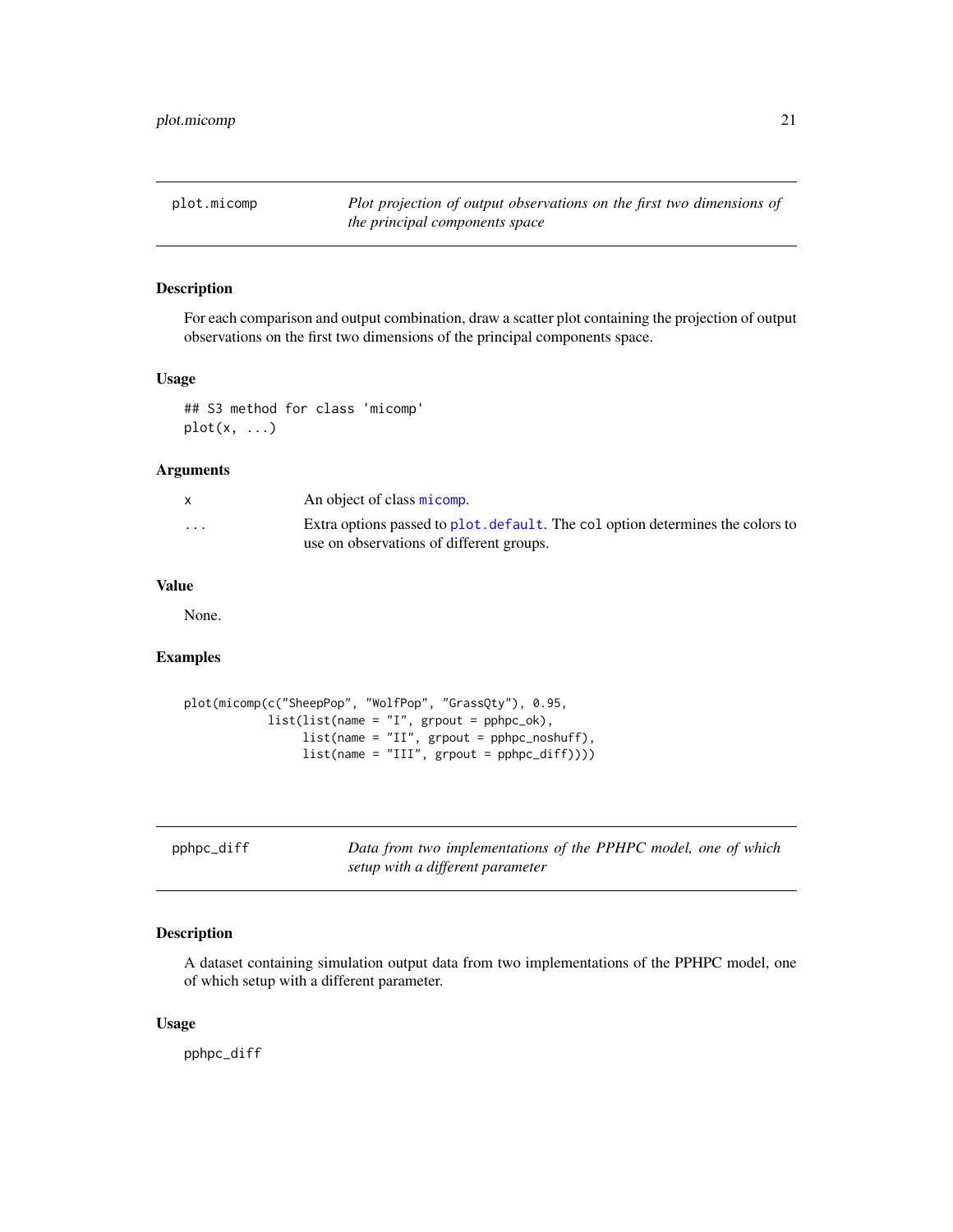#### <span id="page-21-0"></span>Format

A [grpoutputs](#page-9-1) object containing simulation output data from 20 runs of the PPHPC model, 10 runs from each implementation. The model has six outputs, but the object contains a seventh output corresponding to the concatenation of the six outputs

#### Source

Runs are obtained from the NetLogo and Java (EX with 8 threads) implementations of the PPHPC model available at <https://github.com/nunofachada/pphpc>. The config400v1.txt configuration was used in both cases, with the exception of restart parameter,  $c_r$ , in the Java implementation, which was set to 9 instead of 10.

pphpc\_noshuff *Data from two implementations of the PPHPC model, one of which has agent list shuffling deactivated*

#### Description

A dataset containing simulation output data from two implementations of the PPHPC model, one of which has agent list shuffling deactivated.

#### Usage

pphpc\_noshuff

#### Format

A [grpoutputs](#page-9-1) object containing simulation output data from 20 runs of the PPHPC model, 10 runs from each implementation. The model has six outputs, but the object contains a seventh output corresponding to the concatenation of the six outputs

#### Source

Runs are obtained from the NetLogo and Java (EX with 8 threads) implementations of the PPHPC model available at <https://github.com/nunofachada/pphpc>. The config400v1.txt configuration was used in both cases. Runs with the Java implementation were performed with the '-u' option, i.e. with agent list shuffling turned off.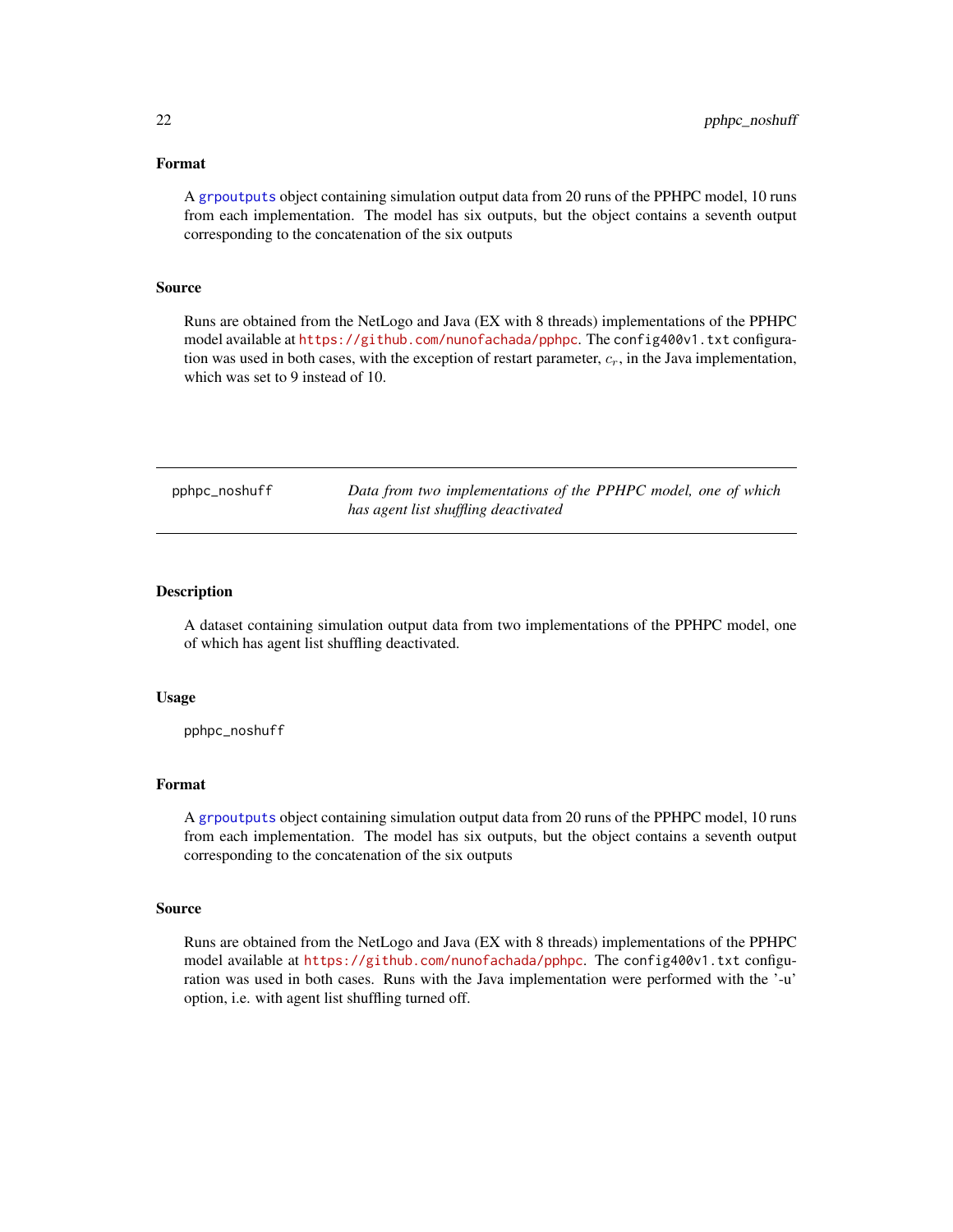<span id="page-22-0"></span>

A dataset containing simulation output data from two implementations of the PPHPC model.

#### Usage

pphpc\_ok

#### Format

A [grpoutputs](#page-9-1) object containing simulation output data from 20 runs of the PPHPC model, 10 runs from each implementation. The model has six outputs, but the object contains a seventh output corresponding to the concatenation of the six outputs

#### Source

Runs are obtained from the NetLogo and Java (EX with 8 threads) implementations of the PPHPC model available at <https://github.com/nunofachada/pphpc>. The config400v1.txt configuration was used in both cases.

print.assumptions\_cmpoutput

*Print method for the assumptions of parametric tests used in a comparison of an output*

#### Description

Print method for objects of class assumptions\_cmpoutput, which contain the assumptions for the parametric tests used in a comparison of an output.

#### Usage

## S3 method for class 'assumptions\_cmpoutput'  $print(x, \ldots)$ 

#### Arguments

| X        | Object of class assumptions_cmpoutput. |
|----------|----------------------------------------|
| $\cdots$ | Currently ignored.                     |

#### Value

None.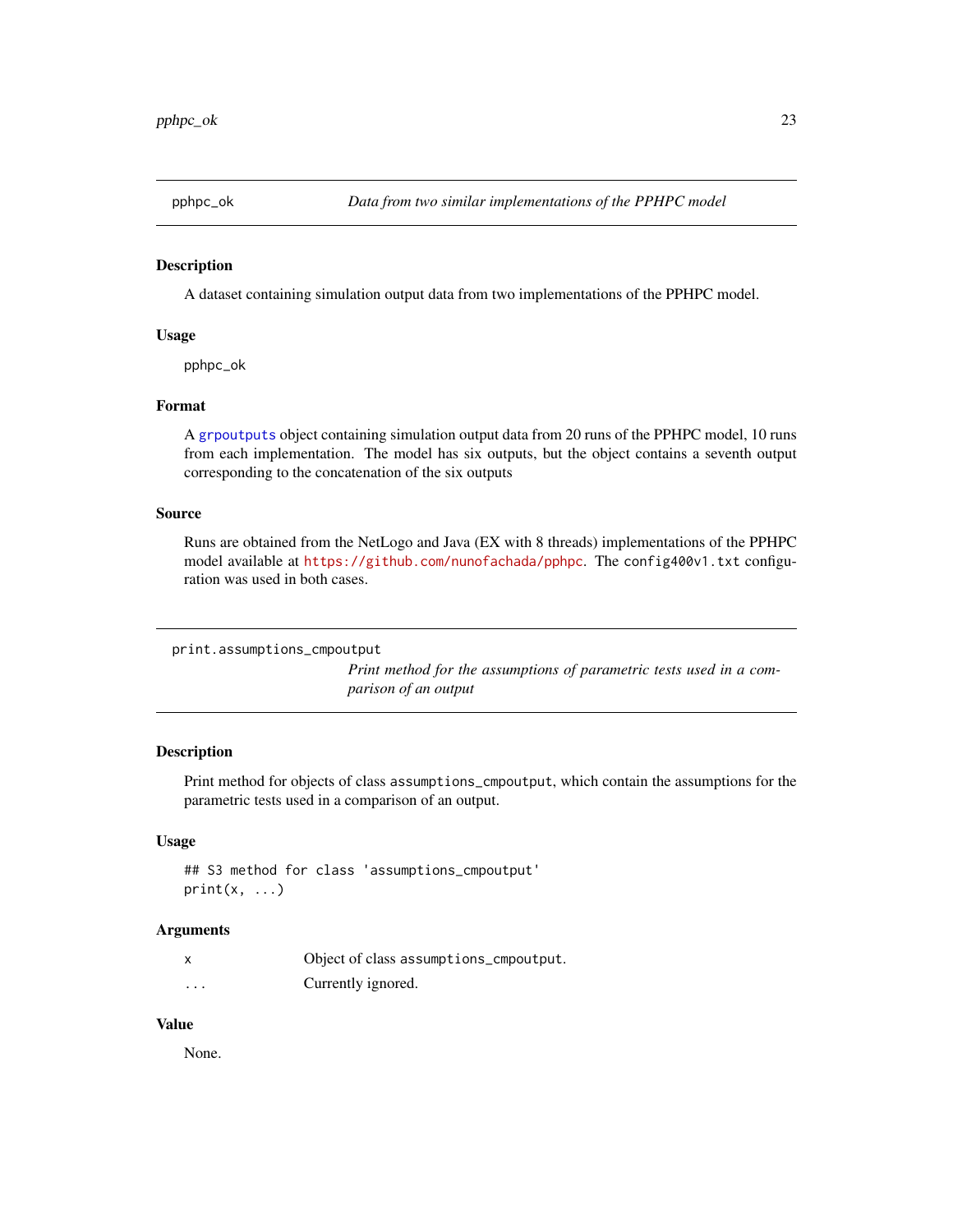#### Examples

```
# Create a cmpoutput object from the provided datasets
cmp <- cmpoutput("All", c(0.7, 0.8, 0.9),
                 pphpc_diff$data[["All"]], pphpc_diff$obs_lvls)
```
print.assumptions\_manova

*Print information about the assumptions of the MANOVA test*

#### Description

Print information about objects of class assumptions\_manova, which represent the assumptions of the MANOVA test performed on a comparison of outputs.

#### Usage

## S3 method for class 'assumptions\_manova'  $print(x, \ldots)$ 

#### Arguments

|          | Object of class assumptions_manova. |
|----------|-------------------------------------|
| $\cdots$ | Currently ignored.                  |

#### Value

The argument x, invisibly, as for all [print](#page-0-0) methods.

```
# Print information concerning the assumptions of applying MANOVA to the iris
# data (i.e. multivariate normality of each group and homogeneity of
# covariance matrices)
assumptions_manova(iris[, 1:4], iris[, 5])
```
<span id="page-23-0"></span>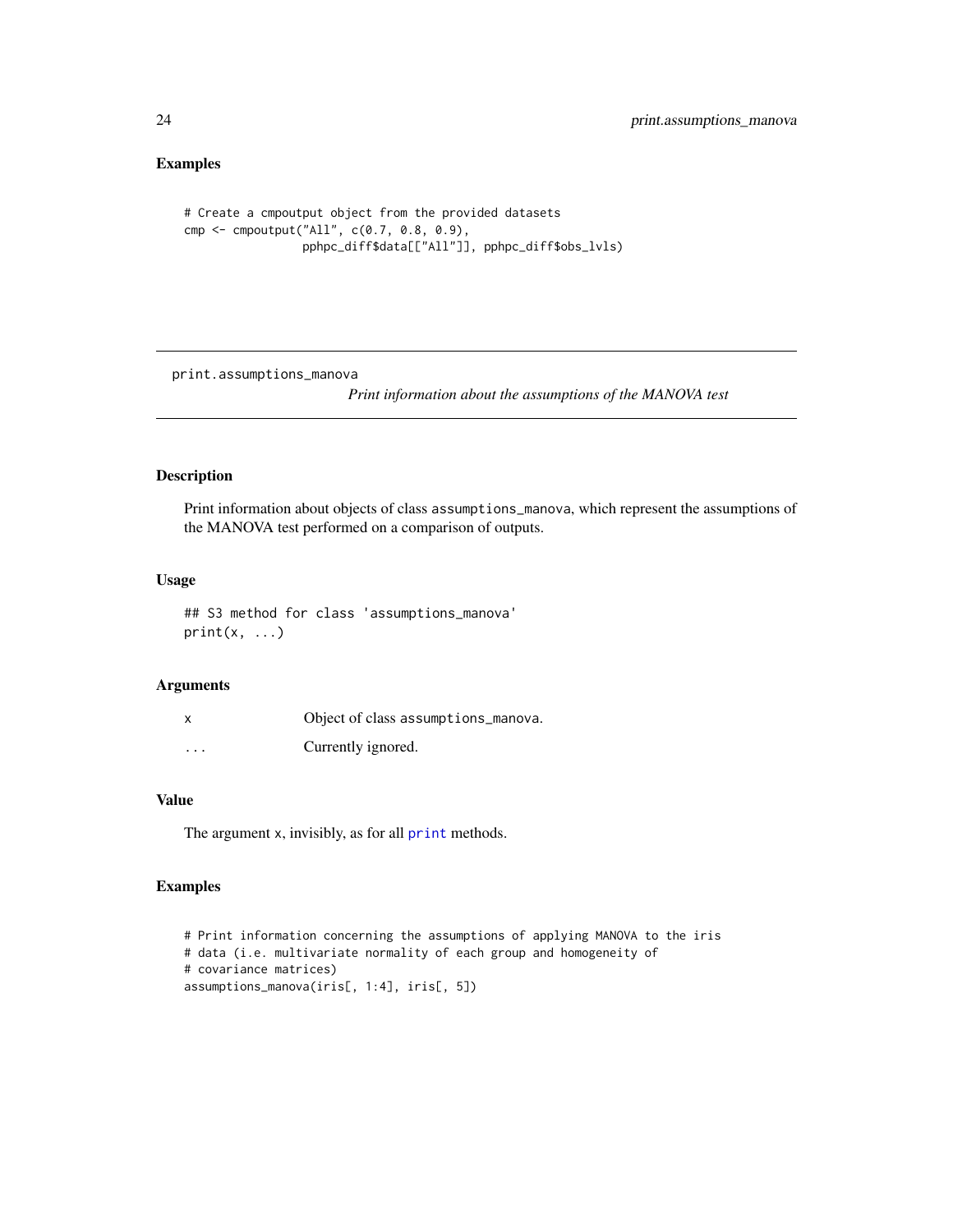<span id="page-24-0"></span>print.assumptions\_micomp

*Print information about the assumptions concerning the parametric tests performed on multiple comparisons of outputs*

#### Description

Print information about objects of class assumptions\_micomp, which represent the assumptions concerning the parametric tests performed on multiple comparisons of outputs.

#### Usage

```
## S3 method for class 'assumptions_micomp'
print(x, \ldots)
```
#### Arguments

| X        | Object of class assumptions_micomp. |
|----------|-------------------------------------|
| $\cdots$ | Currently ignored.                  |

#### Value

The argument x, invisibly, as for all [print](#page-0-0) methods.

#### Examples

```
# Create a micomp object, use provided dataset
mic <- micomp(c("SheepPop", "WolfPop", "GrassQty"), 0.7,
              list(list(name = "NLOKvsJEXOK", grpout = pphpc_ok),
                   list(name = "NLOKvsJEXNOSHUFF", grpout = pphpc_noshuff),
                  list(name = "NLOKvsJEXDIFF", grpout = pphpc_diff)))
# Print the results (p-values) of the statistic tests evaluating the
# assumptions of the comparisons performed in the mic object
assumptions(mic)
```
print.assumptions\_paruv

*Print information about the assumptions of the parametric test*

#### Description

Print information about objects of class assumptions\_paruv, which represent the assumptions of the parametric test (i.e. either t. test or [aov](#page-0-0)) performed on a comparison of outputs.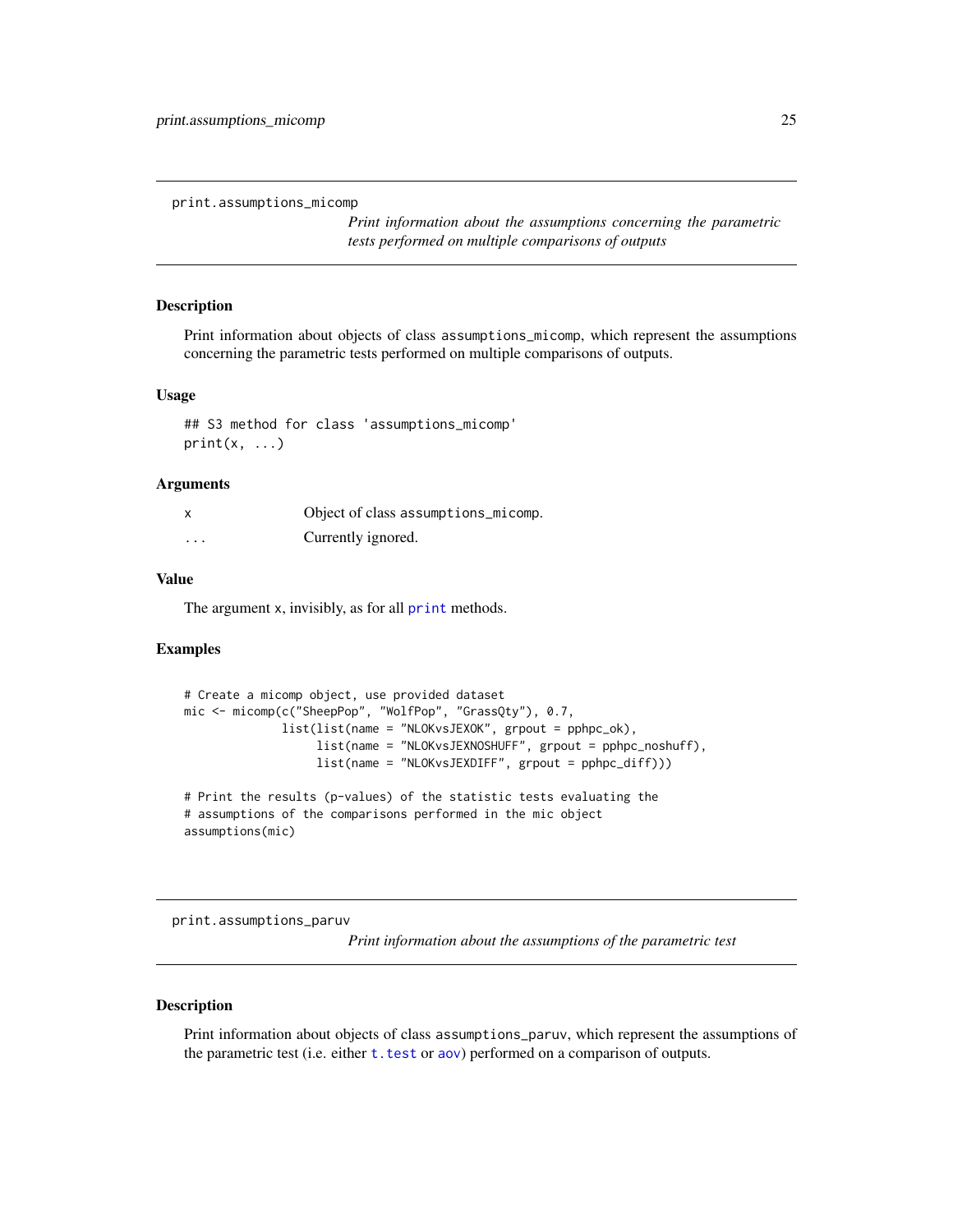#### Usage

```
## S3 method for class 'assumptions_paruv'
print(x, \ldots)
```
#### Arguments

| x        | Object of class assumptions_paruv. |
|----------|------------------------------------|
| $\cdots$ | Currently ignored.                 |

#### Value

The argument x, invisibly, as for all [print](#page-0-0) methods.

#### Examples

```
# Print information about the assumptions of applying ANOVA to each column
# (dependent variable) of the iris data (i.e. normality of each group and
# homogeneity of variances)
assumptions_paruv(iris[, 1:4], iris[, 5])
```
print.cmpoutput *Print information about comparison of an output*

#### Description

Print information about objects of class cmpoutput.

#### Usage

```
## S3 method for class 'cmpoutput'
print(x, \ldots)
```
#### Arguments

|          | Object of class empoutput. |
|----------|----------------------------|
| $\cdots$ | Currently ignored.         |

#### Value

The argument x, invisibly, as for all [print](#page-0-0) methods.

<span id="page-25-0"></span>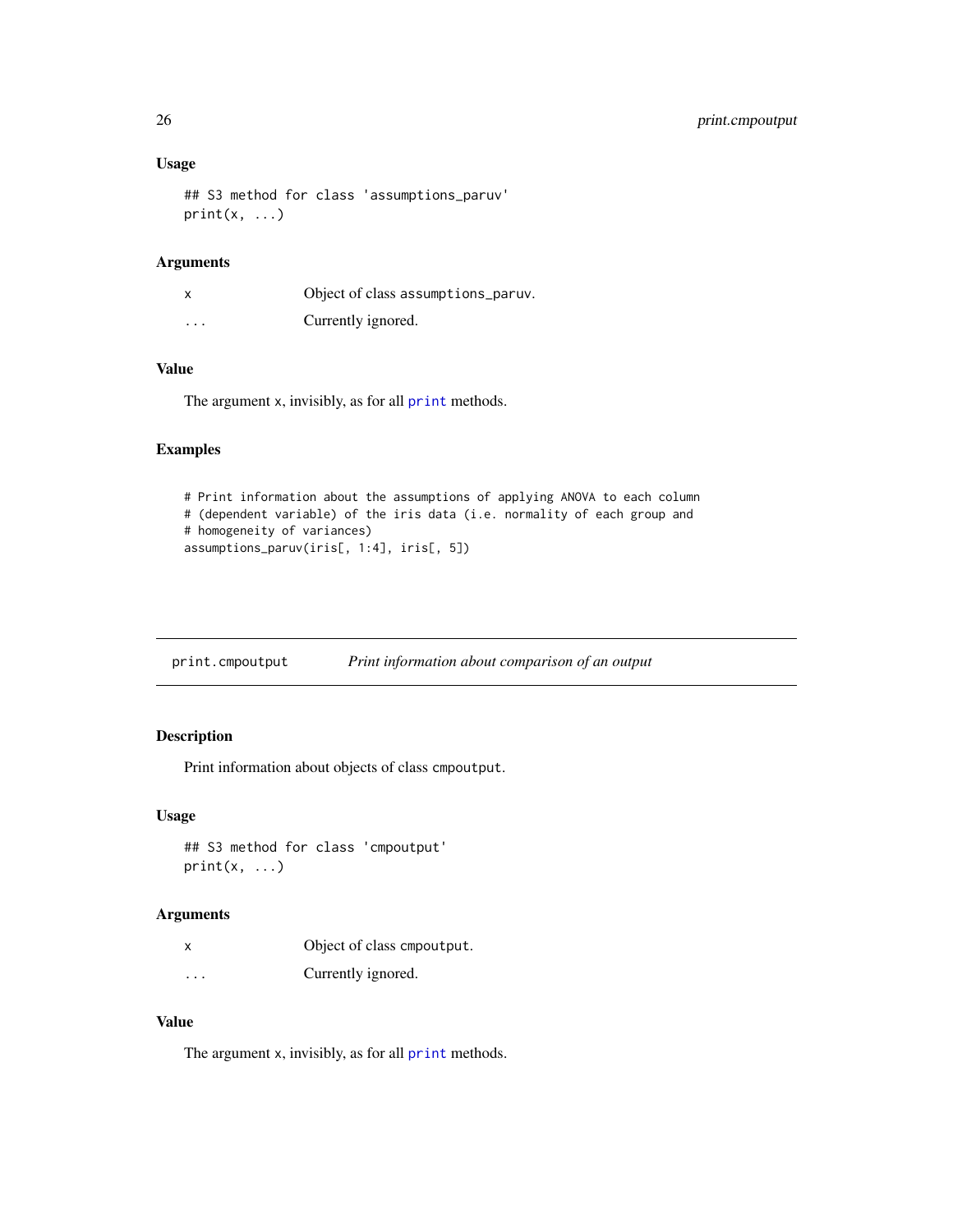#### <span id="page-26-0"></span>print.grpoutputs 27

#### Examples

```
# Comparing the fifth output of the pphpc_diff dataset, which contains
# simulation output data from two implementations of the PPHPC model executed
# with a different parameter.
```

```
cmpoutput("WolfPop", 0.7, pphpc_diff$data[[5]], pphpc_diff$obs_lvls)
```
print.grpoutputs *Print information about grouped outputs*

#### Description

Print information about objects of class grpoutputs.

#### Usage

## S3 method for class 'grpoutputs'  $print(x, \ldots)$ 

#### Arguments

| x                       | Object of class grpoutputs. |
|-------------------------|-----------------------------|
| $\cdot$ $\cdot$ $\cdot$ | Currently ignored.          |

#### Value

The argument x, invisibly, as for all [print](#page-0-0) methods.

```
# Determine paths for data folders, each containing outputs for 10 runs of
# the PPHPC model
dir_nl_ok <- system.file("extdata", "nl_ok", package = "micompr")
dir_jex_diff <- system.file("extdata", "j_ex_diff", package = "micompr")
files <- glob2rx("stats400v1*.tsv")
# Create a grpoutputs object
go <- grpoutputs(6, c(dir_nl_ok, dir_jex_diff), c(files, files))
```

```
# Print information about object (could just type "go" instead)
print(go)
```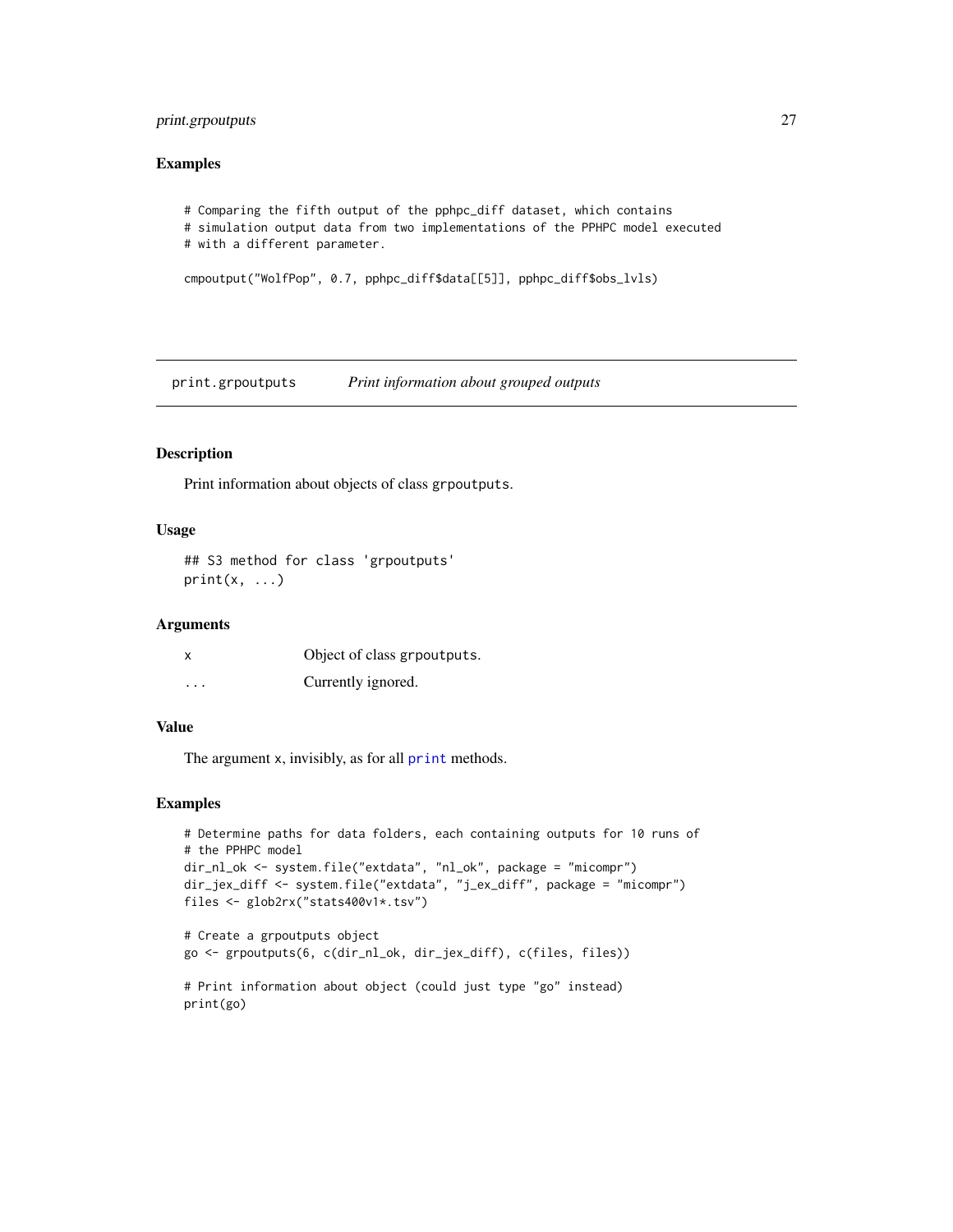<span id="page-27-0"></span>

Print information about objects of class [micomp](#page-11-1).

#### Usage

## S3 method for class 'micomp'  $print(x, \ldots)$ 

#### Arguments

|   | Object of class micomp. |
|---|-------------------------|
| . | Currently ignored.      |

#### Value

The argument x, invisibly, as for all [print](#page-0-0). methods.

#### Examples

```
# A micomp object from package datasets (i.e. grpoutputs objects) directly
micomp(c("outA", "outB", "outC", "outD"), 0.9,
              list(list(name = "Comp1", grpout = pphpc_ok),
                   list(name = "Comp2", grpout = pphpc_noshuff),
                   list(name = "Comp3", grpout = pphpc_diff)))
```
pvalf *Format p-values*

#### Description

Generic function to format *p*-values.

#### Usage

pvalf(pval, params)

#### Arguments

| pval   | Numeric $p$ -value to format (between 0 and 1). |
|--------|-------------------------------------------------|
| params | A list of method-dependent options.             |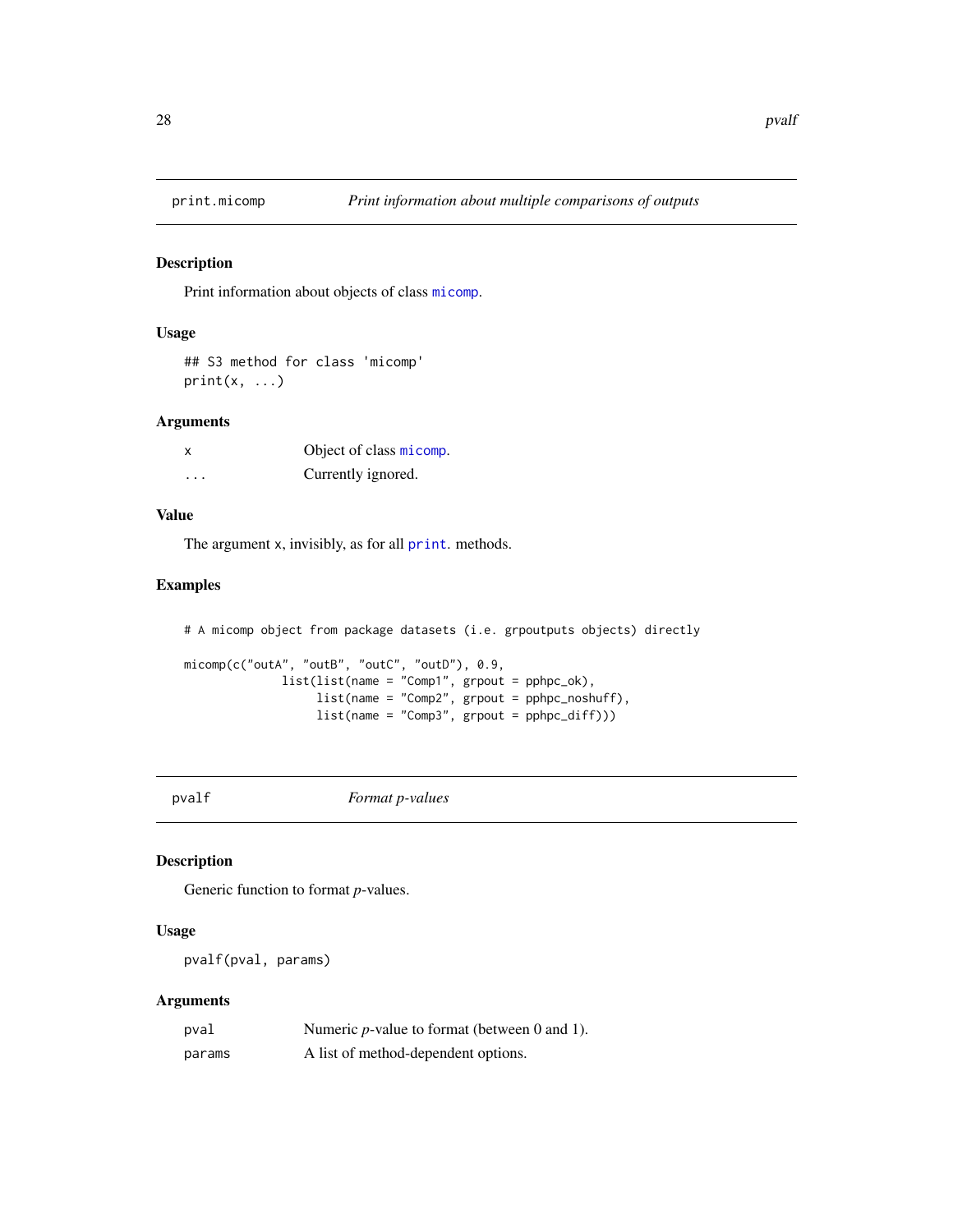#### <span id="page-28-0"></span>pvalf.default 29

#### Value

A string representing the formatted *p*-value.

#### See Also

[pvalf.default](#page-28-1)

<span id="page-28-1"></span>pvalf.default *Default p-value formatting method*

#### Description

Format a *p*-value for printing in a LaTeX table. Requires the *ulem* LaTeX package for underlining the *p*-values.

#### Usage

## Default S3 method: pvalf(pval, params = list())

#### Arguments

| pval   | Numeric value between 0 and 1.                                                                                   |
|--------|------------------------------------------------------------------------------------------------------------------|
| params | A list of options. This function accepts the following options:                                                  |
|        | <b>minval</b> If p-value is below this value, return this value preceded by a " $\lt$ " sign<br>instead instead. |
|        | <b>lim1val</b> If $p$ -value is below this value, it will be double-underlined.                                  |
|        | <b>lim2val</b> If <i>p</i> -value is below this value, it will be underlined.                                    |
|        | <b>na_str</b> String to use for NAs. By default NAs are returned as is.                                          |

### Value

A string representing the formatted pval.

```
pvalf(0.1)
pvalf(0.000001)
pvalf(c(0.06, 0.04, 0.005, 0.00001), list(minval = 0.0001))
```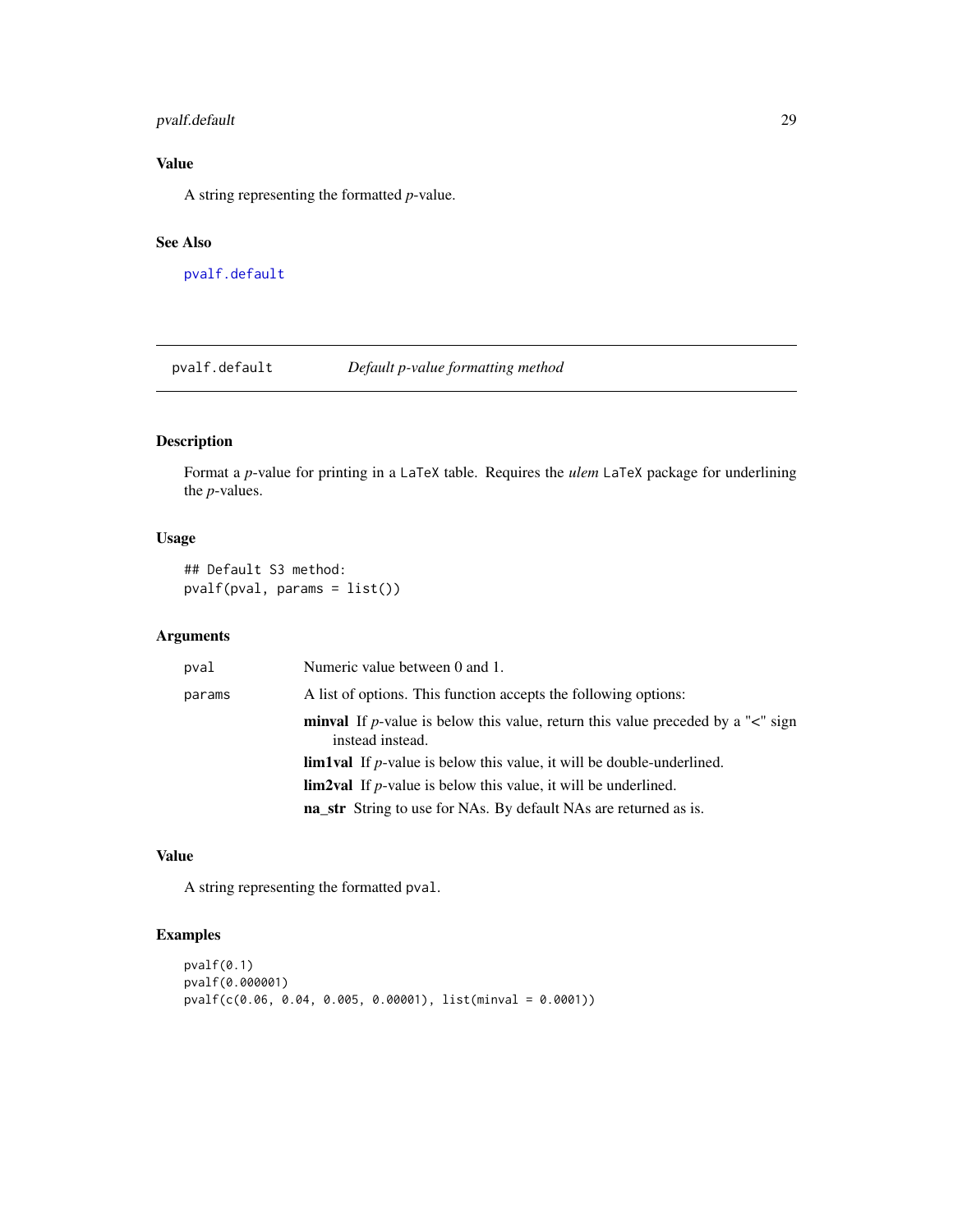```
summary.assumptions_cmpoutput
```
*Summary method for the assumptions of parametric tests used in a comparison of an output*

#### **Description**

Summary method for objects of class assumptions\_cmpoutput, which contain the assumptions for the parametric tests used in a comparison of an output.

#### Usage

## S3 method for class 'assumptions\_cmpoutput' summary(object, ...)

#### Arguments

| object   | Object of class assumptions_cmpoutput. |
|----------|----------------------------------------|
| $\cdots$ | Currently ignored.                     |

#### Value

A list with the following items:

- manova A matrix of *p*-values for the MANOVA assumptions. All rows, expect the last one, correspond to the Royston test for multivariate normality for each group; the last row corresponds to Box's M test for homogeneity of covariance matrices. Columns correspond to number of principal components required to explain the percentage of user-specified variance.
- ttest A matrix of *p*-values for the *t*-test assumptions. All rows, expect the last one, correspond to the Shapiro-Wilk normality test for each group; the last row corresponds to Bartlett's for equality of variances. Columns correspond to the principal components on which the *t*-test was applied.

```
# Create a cmpoutput object from the provided datasets
cmp <- cmpoutput("All", c(0.5, 0.6, 0.7),
                 pphpc_ok$data[["All"]], pphpc_ok$obs_lvls)
```

```
# Obtain the summary of the assumptions of the cmpoutput object
summary(assumptions(cmp))
```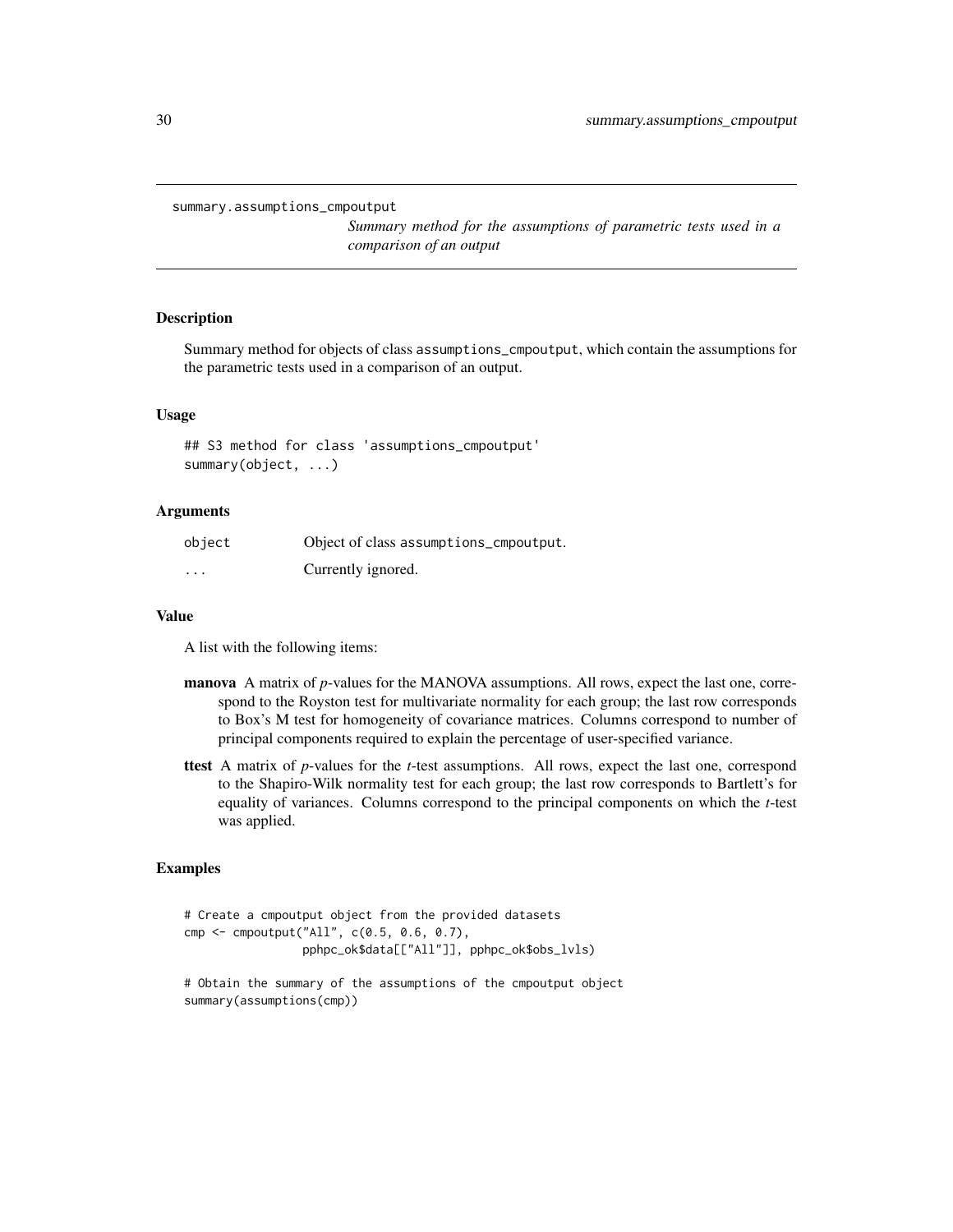<span id="page-30-0"></span>summary.assumptions\_micomp

*Summary method for the assumptions of parametric tests used in multiple comparisons of outputs*

#### Description

Summary method for objects of class assumptions\_micomp, which contain the assumptions for the parametric tests used in multiple comparisons of outputs.

#### Usage

## S3 method for class 'assumptions\_micomp' summary(object, ...)

#### Arguments

| object   | Object of class assumptions_micomp. |
|----------|-------------------------------------|
| $\cdots$ | Currently ignored.                  |

#### Value

A list in which each component is associated with a distinct comparison. Each component contains a matrix, in which columns represent individual outputs and rows correspond to the statistical tests evaluating the assumptions of the parametric tests used in each output. More specifically, each matrix has rows with the following information:

- Royston (*group*, *ve=%/npcs=*) One row per group per variance to explain / number of PCs, with the *p*-value yielded by the Royston test ([mvn](#page-0-0)) for the respective group and variance/npcs combination.
- Box's M (*ve=%/npcs=*) One row per variance to explain with the *p*-value yielded by Box's M test ([boxM](#page-0-0)).
- Shapiro-Wilk (*group*) One row per group, with the *p*-value yielded by the Shapiro-Wilk test ([shapiro.test](#page-0-0)) for the respective group.

Bartlett One row with the *p*-value yielded by Bartlett's test ([bartlett.test](#page-0-0)).

```
# Create a micomp object, use provided dataset
mic \leq micromp(5, c(0.7, 0.8, 0.9)),list(list(name = "NLOKvsJEXOK", grpout = pphpc_ok),
                   list(name = "NLOKvsJEXNOSHUFF", grpout = pphpc_noshuff)),
              concat = TRUE)
# Get the assumptions summary
sam <- summary(assumptions(mic))
```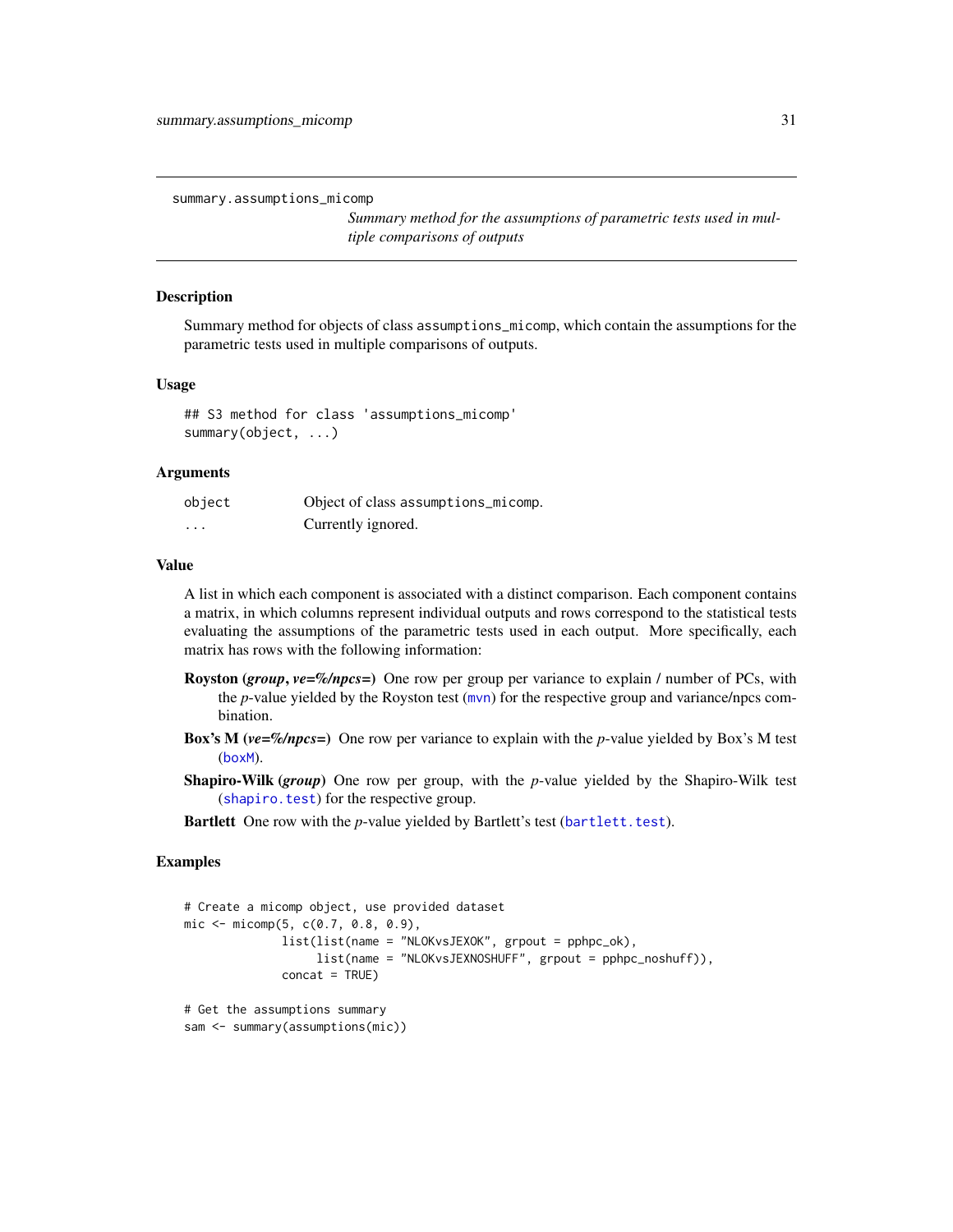<span id="page-31-0"></span>summary.cmpoutput *Summary method for comparison of an output*

#### **Description**

Summary method for objects of class cmpoutput.

#### Usage

## S3 method for class 'cmpoutput' summary(object, ...)

#### Arguments

| object   | Object of class empoutput. |
|----------|----------------------------|
| $\cdots$ | Currently ignored.         |

#### Value

A list with the following components:

#### output.name Output name.

num.pcs Number of principal components which explain var.exp percentage of variance.

- var.exp Minimum percentage of variance which must be explained by the number of principal components used for the MANOVA test.
- manova.pvals *P*-value of the MANOVA test.
- parametric.test Name of the used parametric test.
- parametric.pvals Vector of \$p\$-values returned by applying the parametric test to each principal component.
- **parametric.pvals.adjusted** Vector of \$p\$-values returned by applying the parametric test to each principal component, adjusted with the weighted Bonferroni procedure, percentage of explained variance used as weight.
- nonparametric.test Name of the used non-parametric test.
- **nonparametric.pvals** Vector of \$p\$-values returned by applying the non-parametric test to each principal component.
- nonparametric.pvals.adjusted Vector of \$p\$-values returned by applying the non-parametric test to each principal component, adjusted with the weighted Bonferroni procedure, percentage of explained variance used as weight.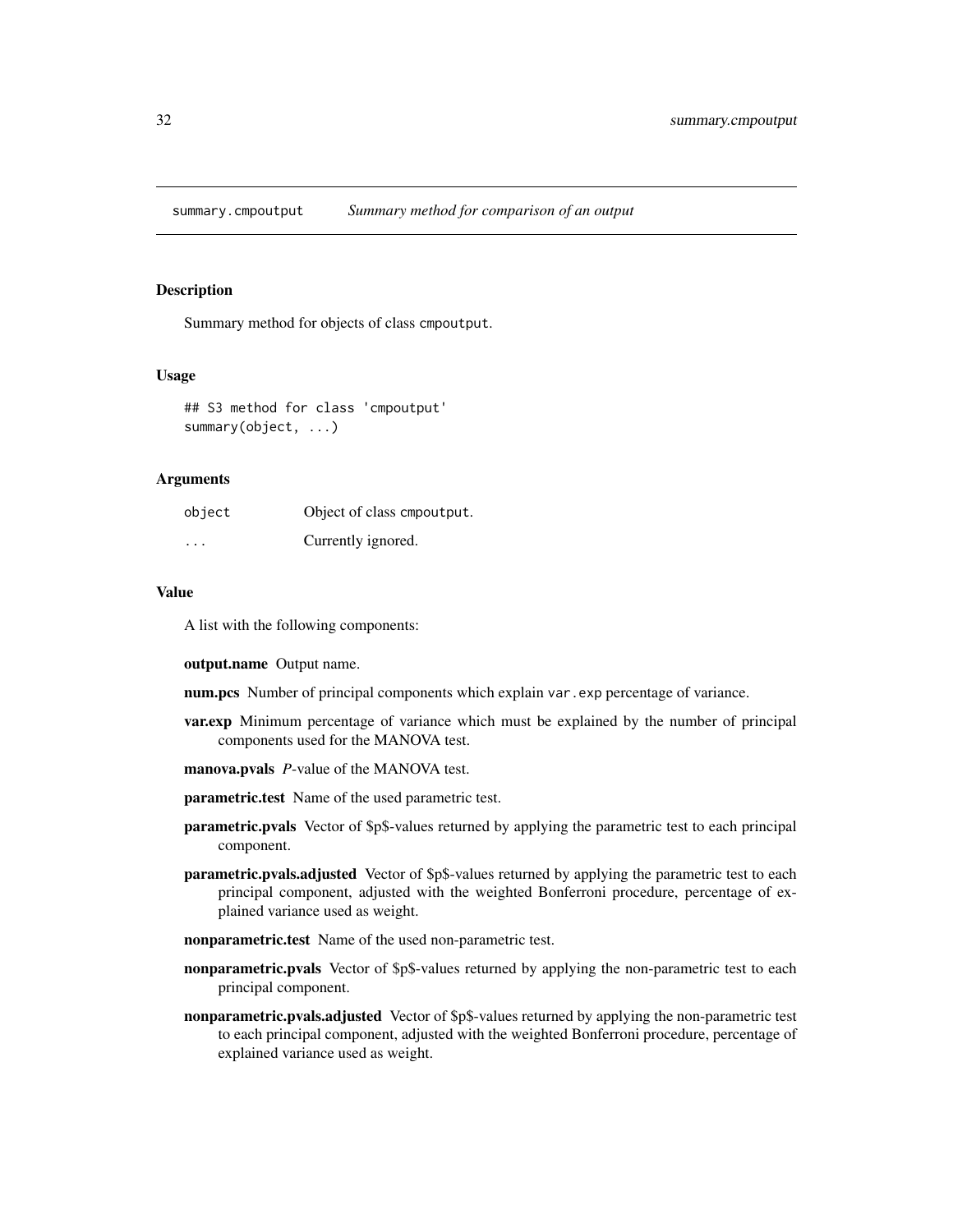#### <span id="page-32-0"></span>summary.grpoutputs 33

#### Examples

```
# Comparing the concatenated output of the pphpc_noshuff dataset, which
# contains simulation output data from two implementations of the PPHPC model
# executed with a minor implementation difference.
summary(
  cmpoutput("All", 0.6, pphpc_noshuff$data[["All"]], pphpc_noshuff$obs_lvls)
)
```
summary.grpoutputs *Summary method for grouped outputs*

#### **Description**

Summary method for objects of class grpoutputs.

#### Usage

```
## S3 method for class 'grpoutputs'
summary(object, ...)
```
#### Arguments

| object  | Object of class grpoutputs. |
|---------|-----------------------------|
| $\cdot$ | Currently ignored.          |

#### Value

A list with the following components:

output.dims Dimensions for each output, i.e. number of observations and number of variables (i.e. output length).

group.sizes Number of output observations in each group.

```
# Determine paths for data folders, each containing outputs for 10 runs of
# the PPHPC model
dir_nl_ok <- system.file("extdata", "nl_ok", package = "micompr")
dir_jex_noshuff <-
system.file("extdata", "j_ex_noshuff", package = "micompr")
files <- glob2rx("stats400v1*.tsv")
# Create a grpoutputs object
go < -grpoutputs(c("o1", "o2"), c(dir_nl_ok, dir_jex_noshuff), c(files, files))
```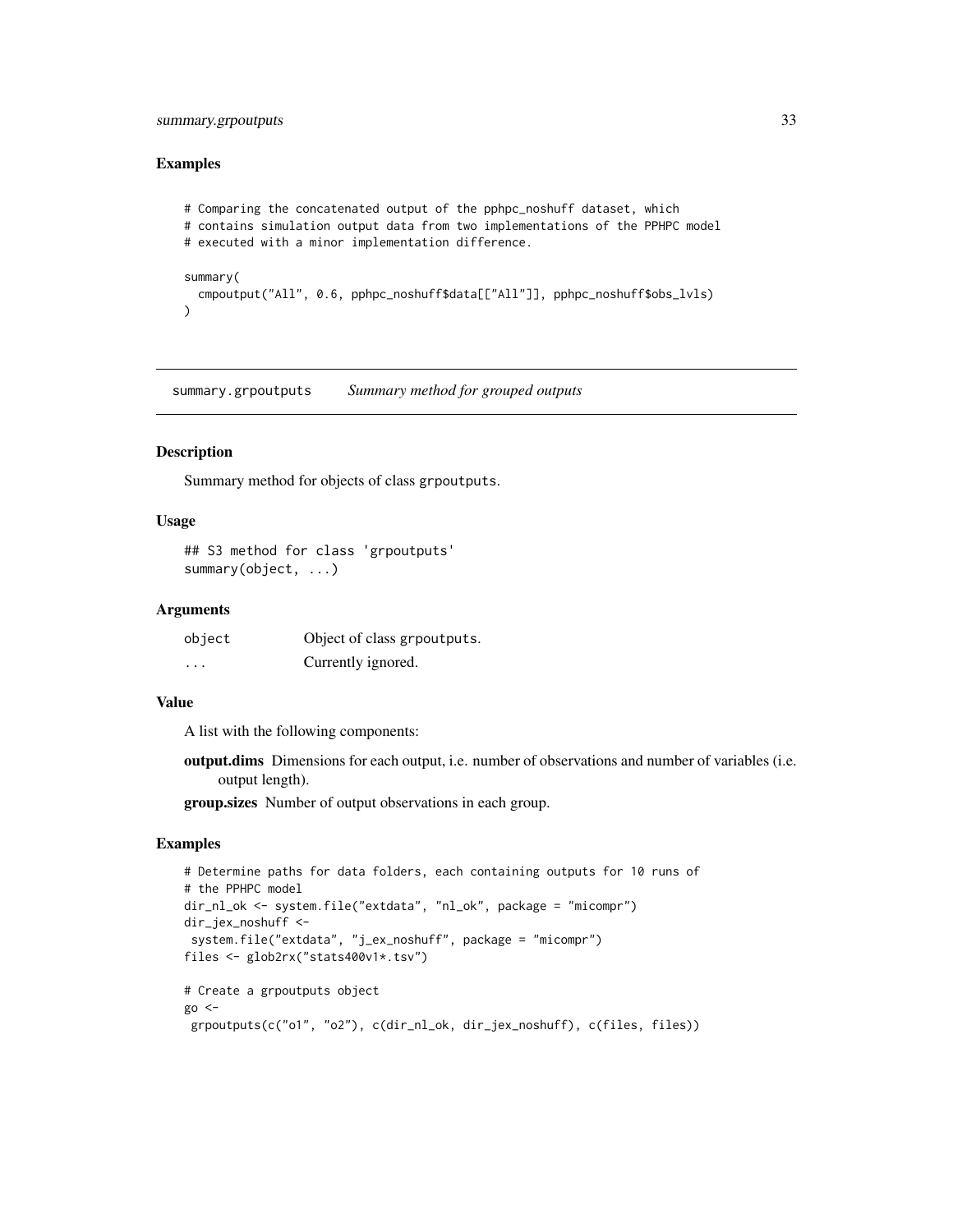<span id="page-33-0"></span>

Summary method for objects of class [micomp](#page-11-1).

#### Usage

```
## S3 method for class 'micomp'
summary(object, ...)
```
#### Arguments

| object | Object of class micomp. |
|--------|-------------------------|
| .      | Currently ignored.      |

#### Value

A list in which each component is associated with a distinct comparison. Each component contains a matrix, in which columns represent individual outputs and rows have information about the outputs. More specifically, each matrix has the following rows:

- $\#PCs$  (ve=%) Number of principal components required to explain the specified percentage of variance. There is one row of this kind for each percentage of variance specified when creating the [micomp](#page-11-1) object.
- **MANOVA** (ve= $\%)$  *P*-value for the MANOVA test applied to the #PCs required to explain the specified percentage of variance. There is one row of this kind for each percentage of variance specified when creating the [micomp](#page-11-1) object.
- par.test *P*-value for the parametric test (first principal component).
- nonpar.test *P*-value for the non-parametric test (first principal component).
- par.test.adjust *P*-value for the parametric test (first principal component), adjusted with the weighted Bonferroni procedure, percentage of explained variance used as weight.
- nonpar.test.adjust *P*-value for the non-parametric test (first principal component), adjusted with the weighted Bonferroni procedure, percentage of explained variance used as weight.

```
# A micomp object from package datasets (i.e. grpoutputs objects) directly
summary(micomp(5, 0.85,
               list(list(name = "CompEq", grpout = pphpc_ok),
                    list(name = "CompNoShuf", grpout = pphpc_noshuff),
                    list(name = "CompDiff", groupout = pphpc_diff)))
```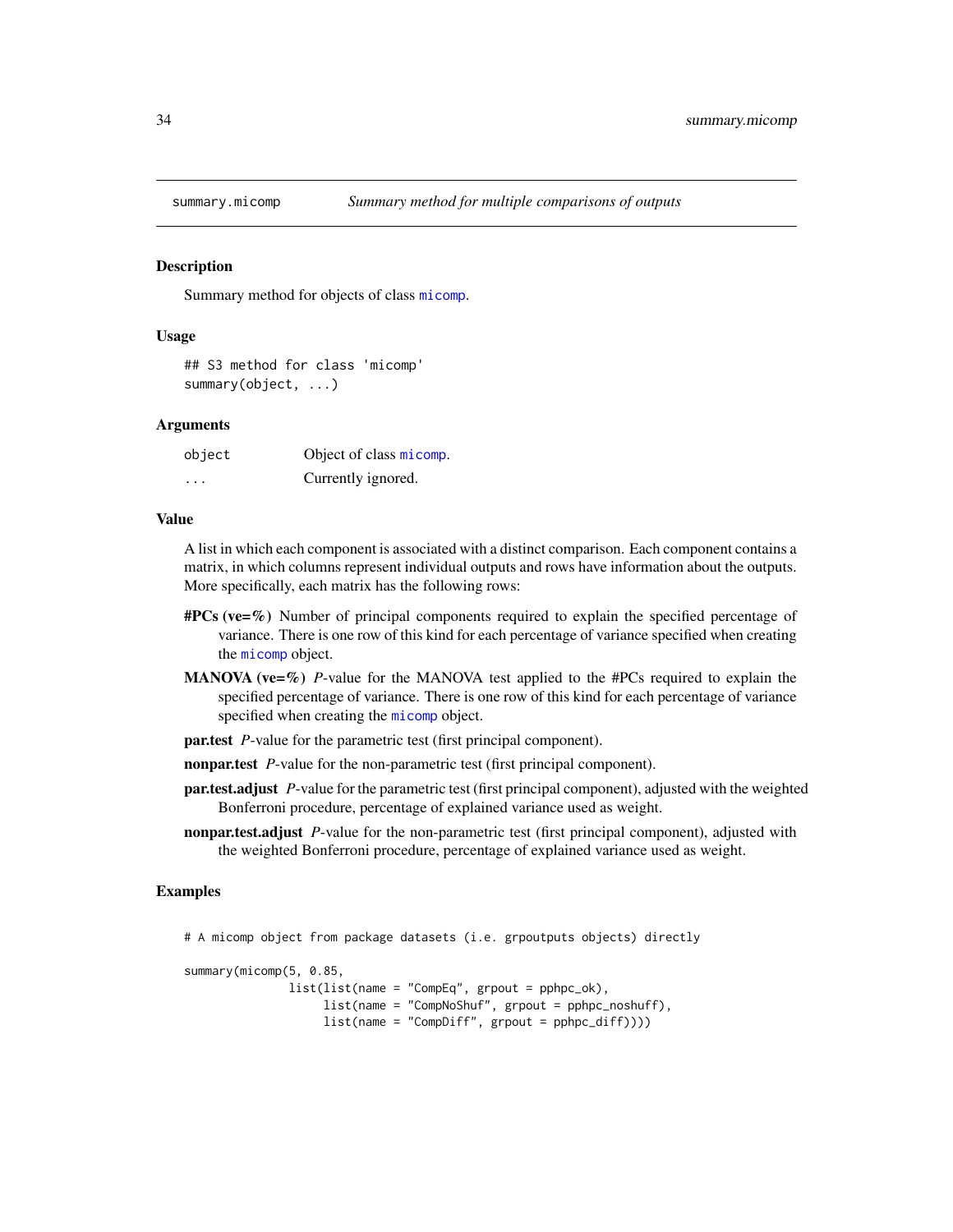<span id="page-34-0"></span>

Create a simple 2D TikZ scatter plot, useful for plotting PCA data.

#### Usage

```
tikzscat(data, obs_lvls, marks, tscale, axes_color = "gray")
```
#### Arguments

| data       | Data to plot, $m \times 2$ numeric matrix, where $m$ is the number of observations or<br>points to plot.                                                                                                                                                               |
|------------|------------------------------------------------------------------------------------------------------------------------------------------------------------------------------------------------------------------------------------------------------------------------|
| obs_lvls   | Levels or groups associated with each observation.                                                                                                                                                                                                                     |
| marks      | Character vector determining how to draw the points in Tikz, for example:<br>c("mark=square*,mark options={color=red},mark size=0.8pt", "mark=diamond*,mark<br>options={color=black},mark size=1pt", "mark=triangle*,mark options={color=green},mark<br>$size=1pt$ "). |
| tscale     | The scale property of the TikZ figure.                                                                                                                                                                                                                                 |
| axes_color | Axes color (must be a LaTeX/TikZ color).                                                                                                                                                                                                                               |

#### Details

This function creates a simple TikZ 2D scatter plot within a tikzpicture environment. The points are plotted on a normalized figure with *x* and *y* axes bounded between [-1, 1]. To render adequately, the final LaTeX document should load the plotmarks TikZ library.

#### Value

A string containing the TikZ figure code for plotting the specified data.

```
tikzscat(rbind(c(1.5, 2), c(0.5, 1)), factor(c(1,2)),c("mark=square*,mark options={color=red},mark size=0.8pt",
           "mark=diamond*,mark options={color=black},mark size=1pt"),
        6)
```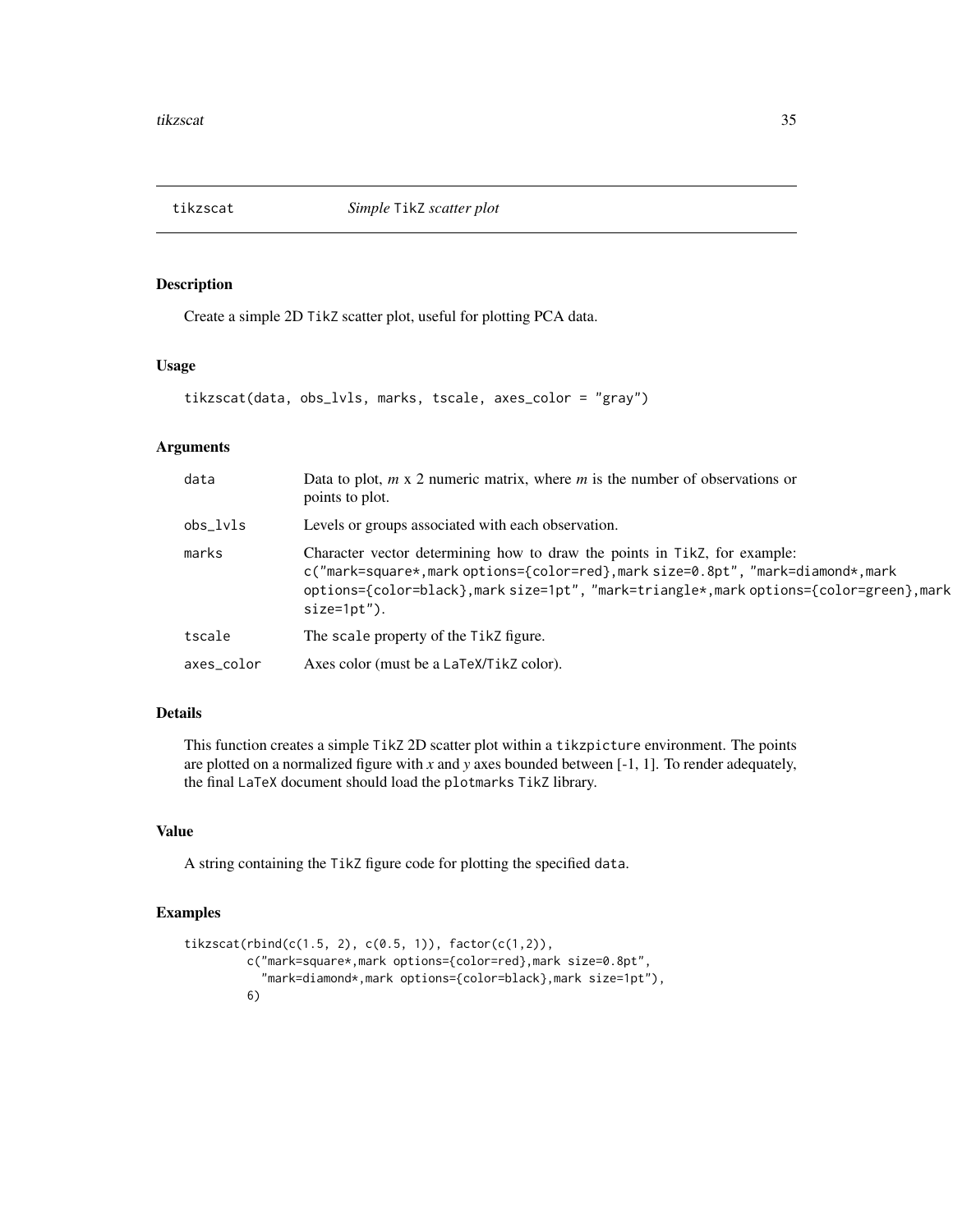<span id="page-35-0"></span>toLatex.cmpoutput *Convert* cmpoutput *object to* LaTeX *table*

#### Description

This method converts [cmpoutput](#page-7-1) objects to character vectors representing LaTeX tables.

#### Usage

```
## S3 method for class 'cmpoutput'
tolates(object, <math>cmp_name = "Comp. 1", ...)</math>)
```
#### Arguments

| object                  | A cmpoutput object.                                   |
|-------------------------|-------------------------------------------------------|
| cmp_name                | Comparison name (to appear in table).                 |
| $\cdot$ $\cdot$ $\cdot$ | Any options accepted by the toLatex, micomp function. |

#### Details

This method simply wraps the [cmpoutput](#page-7-1) object into a [micomp](#page-11-1) object, and invokes [toLatex.micomp](#page-36-1) on the wrapped object.

#### Value

A character vector where each element holds one line of the corresponding LaTeX table.

```
# Create a cmpoutput object by comparing the first output ("Pop.Sheep") of
# one the provided datasets.
cmp < -cmpoutput("SheepPop", 0.9, pphpc_ok$data[["Pop.Sheep"]], pphpc_ok$obs_lvls)
# Print latex table source to screen
toLatex(cmp)
```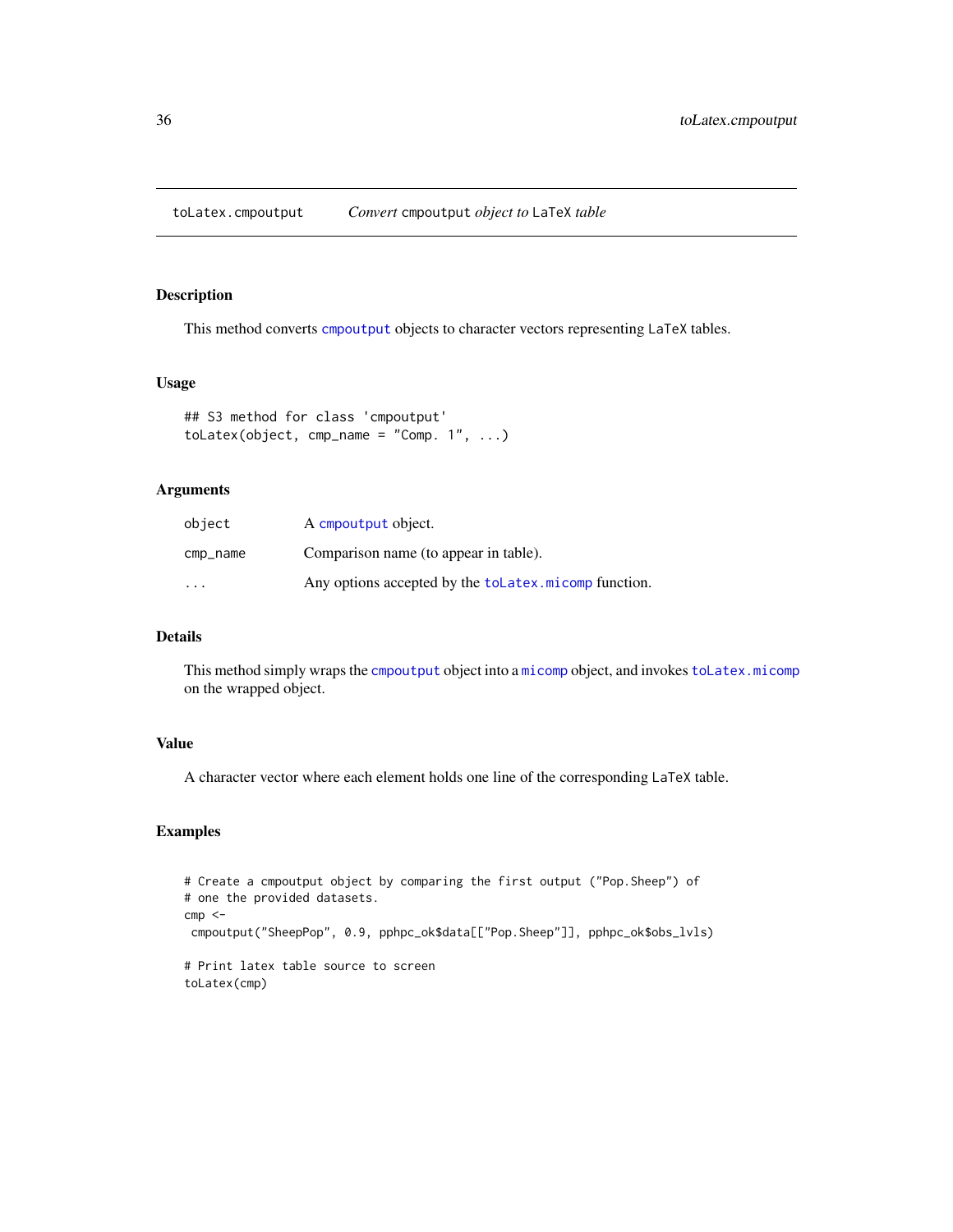<span id="page-36-1"></span><span id="page-36-0"></span>

This method converts [micomp](#page-11-1) objects to character vectors representing LaTeX tables.

#### Usage

```
## S3 method for class 'micomp'
toLatex(
 object,
  ...,
 orientation = T,
  data_show = c("npcs-1", "mnvp-1", "parp-1", "nparp-1", "scoreplot"),
  data_labels = NULL,
  labels_cmp_show = T,
  labels_col_show = T,
  label_row_show = T,
  tag_{comp} = "Comp."tag\_data = "Data",tag_outputs = "Outputs",
  table_placement = "ht",
  latex_envs = c("center"),
  booktabs = F,
 booktabs_cmalign = "l",
  caption = NULL,
  caption_cmd = "\\caption",
  label = NULL,col\_width = F,
  pvalf_f = pvalf.default,
 pvalf_params = list(),
  scoreplot_marks = c("mark=square*,mark options={color=red},mark size=0.8pt",
    "mark=diamond*,mark options={color=black},mark size=1pt",
    "mark=triangle*,mark options={color=green},mark size=1pt"),
  scoreplot_scale = 6,
  scoreplot_before = "\\raisebox{-.5\\height}{\\resizebox {1.2cm} {1.2cm} {",
  scoreplot_after = "}}"
)
```
#### Arguments

| object                  | A micomp object.                                                               |
|-------------------------|--------------------------------------------------------------------------------|
| $\cdot$ $\cdot$ $\cdot$ | Currently ignored.                                                             |
| orientation             | If TRUE, outputs are placed along columns, while data is placed along rows. If |
|                         | FALSE, outputs are placed along rows, while data is placed along columns.      |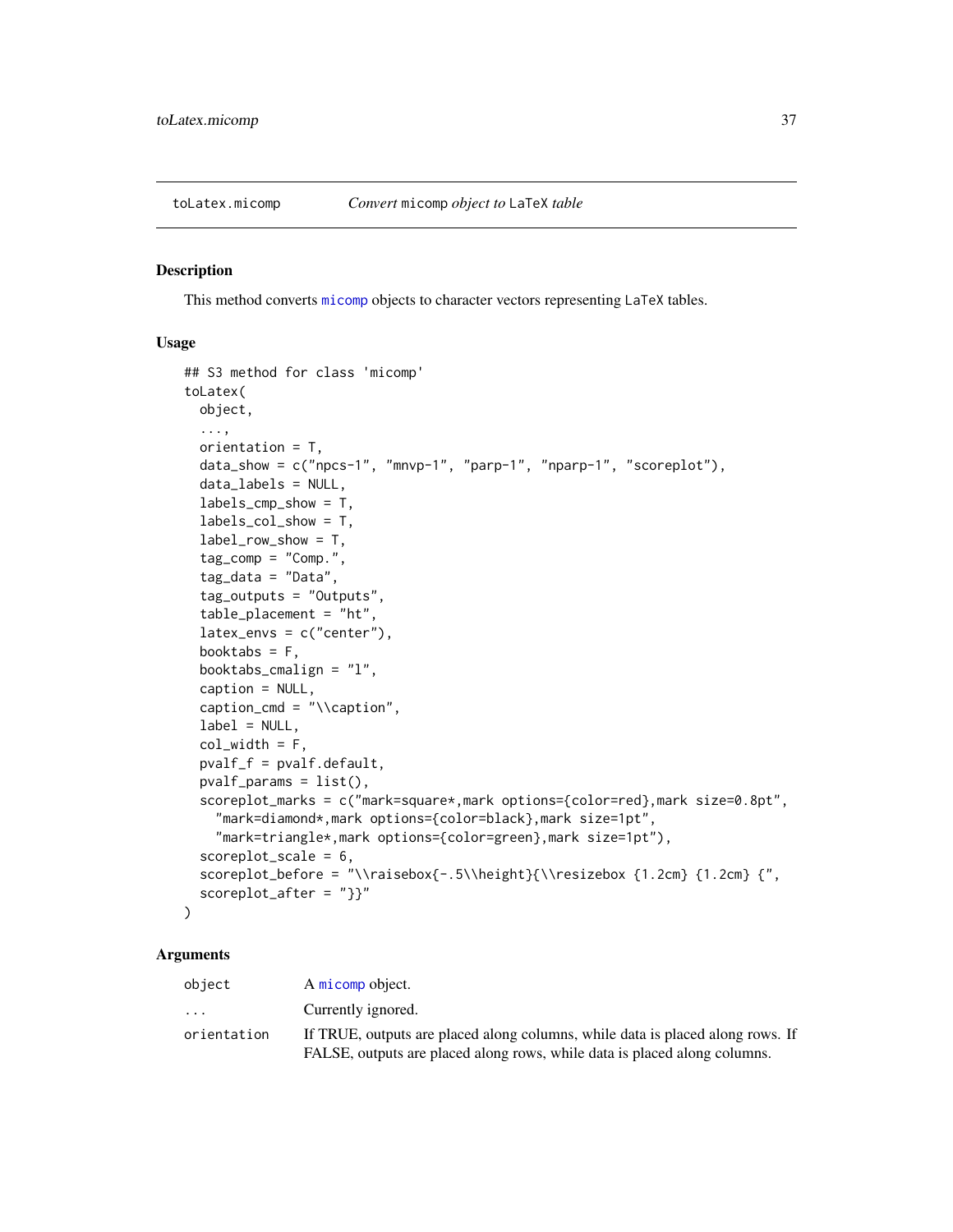<span id="page-37-0"></span>

| data_show        | Vector of strings specifying what data to show. Available options are:                                                                                                                                                                                              |  |
|------------------|---------------------------------------------------------------------------------------------------------------------------------------------------------------------------------------------------------------------------------------------------------------------|--|
|                  | npcs-i Number of principal components required to explain i-th user-specified<br>percentage of variance.                                                                                                                                                            |  |
|                  | $mnp-i$ MANOVA $p$ -values for the i-th user-specified percentage of variance to<br>explain.                                                                                                                                                                        |  |
|                  | <b>parp-j</b> Parametric test $p$ -values for the j-th principal component.                                                                                                                                                                                         |  |
|                  | <b>nparp-j</b> Non-parametric test $p$ -values for the j-th principal component.                                                                                                                                                                                    |  |
|                  | <b>aparp-j</b> Parametric test $p$ -values adjusted with weighted Bonferroni procedure<br>for the j-th principal component.                                                                                                                                         |  |
|                  | $anparp$ -j Non-parametric test $p$ -values adjusted with weighted Bonferroni pro-<br>cedure for the j-th principal component.                                                                                                                                      |  |
|                  | varexp-j Explained variance for the j-th principal component.                                                                                                                                                                                                       |  |
|                  | scoreplot Output projection on the first two principal components.                                                                                                                                                                                                  |  |
|                  | sep Place a separator (e.g. midrule) between data.                                                                                                                                                                                                                  |  |
| data_labels      | Vector of strings specifying the labels of the data to show. If NULL, default<br>labels are used for all elements. If individual elements are set to NA, default<br>labels will be used for those elements.                                                         |  |
| labels_cmp_show  |                                                                                                                                                                                                                                                                     |  |
|                  | Show the column containing the comparison labels?                                                                                                                                                                                                                   |  |
| labels_col_show  |                                                                                                                                                                                                                                                                     |  |
|                  | Show the column containing the data labels (orientation $==$ T) or the output<br>labels (orientation $==$ F)?                                                                                                                                                       |  |
| label_row_show   | Show the tag_outputs tag? If TRUE, the row identifier part will have two<br>levels, the tag_outputs label and output names (orientation $==$ T), or the<br>tag_data and data labels (orientation == F). If FALSE only the output names<br>or data labels are shown. |  |
| tag_comp         | Tag identifying comparison labels.                                                                                                                                                                                                                                  |  |
| tag_data         | Tag identifying data labels.                                                                                                                                                                                                                                        |  |
| tag_outputs      | Tag identifying outputs.                                                                                                                                                                                                                                            |  |
| table_placement  |                                                                                                                                                                                                                                                                     |  |
|                  | LaTeX table placement.                                                                                                                                                                                                                                              |  |
| latex_envs       | Wrap table in the specified LaTeX environments.                                                                                                                                                                                                                     |  |
| booktabs         | Use booktabs table beautifier package?                                                                                                                                                                                                                              |  |
| booktabs_cmalign |                                                                                                                                                                                                                                                                     |  |
|                  | How to align cmidule when using the booktabs package.                                                                                                                                                                                                               |  |
| caption          | Table caption.                                                                                                                                                                                                                                                      |  |
| caption_cmd      | Command used for table caption.                                                                                                                                                                                                                                     |  |
| label            | Table label for cross-referencing.                                                                                                                                                                                                                                  |  |
| col_width        | Resize table to page column width?                                                                                                                                                                                                                                  |  |
| pvalf_f          | P-value formatter function, which receives a numeric value between 0 and 1<br>and returns a string containing the formatted value. Default is pvalf.default<br>(requires ulem LaTeX package).                                                                       |  |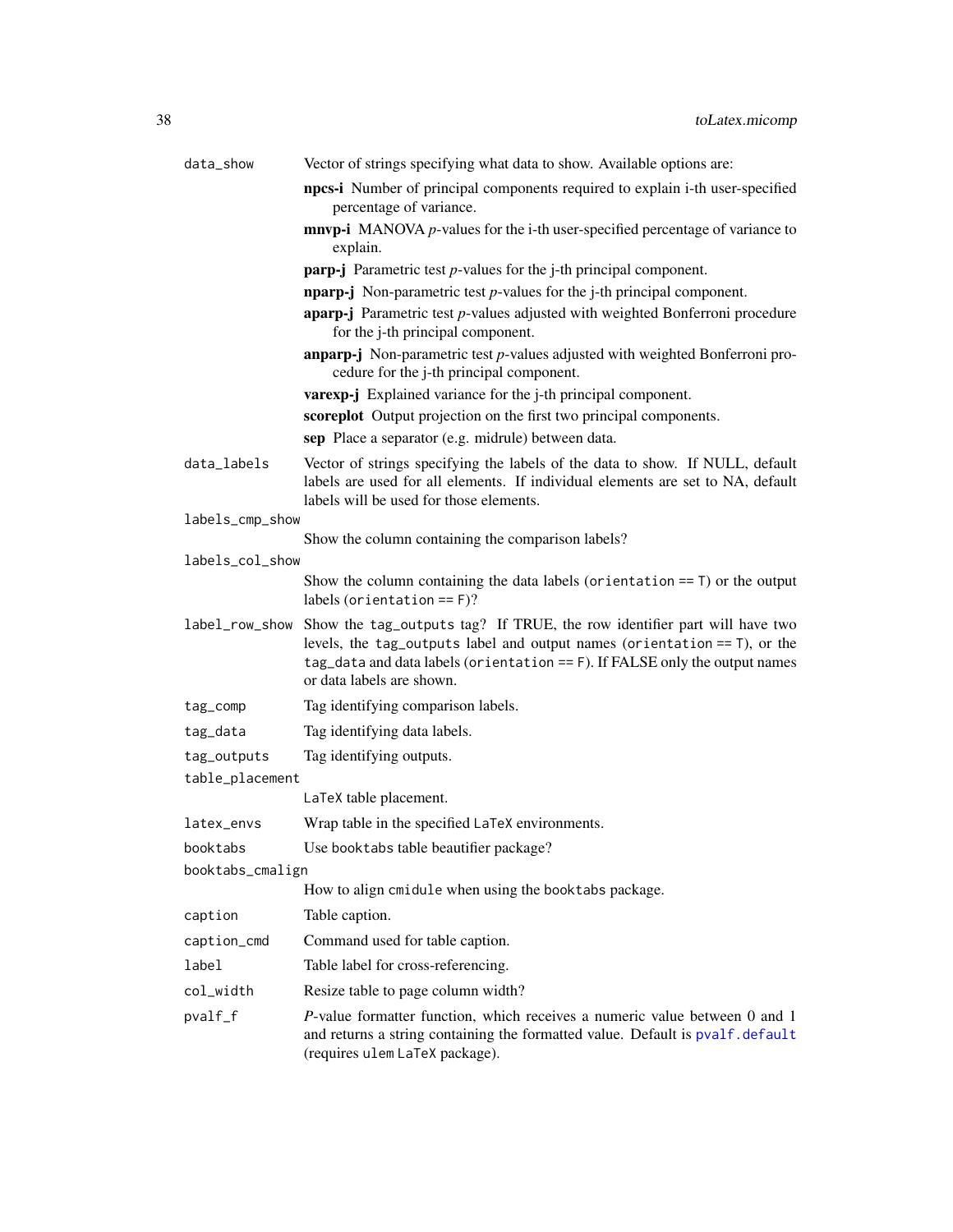#### <span id="page-38-0"></span>toLatex.micomp 39

| pvalf_params     | Parameters for pvalf _f function. Default is empty list.                                               |  |
|------------------|--------------------------------------------------------------------------------------------------------|--|
| scoreplot_marks  |                                                                                                        |  |
|                  | Vector of strings specifying how Tikz should draw points belonging to each<br>group in the score plot. |  |
| scoreplot_scale  |                                                                                                        |  |
|                  | TikZ scale for each score plot figure.                                                                 |  |
| scoreplot_before |                                                                                                        |  |
|                  | LaTeX code to paste before each TikZ score plot figure.                                                |  |
| scoreplot_after  |                                                                                                        |  |
|                  | LaTeX code to paste after each TikZ score plot figure.                                                 |  |
|                  |                                                                                                        |  |

#### Details

This method is inspired by the functionality provided by the xtable and print.xtable functions (from the [xtable](https://cran.r-project.org/package=xtable) package), but follows the standard behavior of the [toLatex](#page-0-0) generic.

#### Value

A character vector where each element holds one line of the corresponding LaTeX table.

```
# Create a micomp object, use provided dataset, three first outputs, plus
# a fourth concatenated output
mic \leftarrow micomp(4, 0.8,list(list(name = "NLOKvsJEXOK", grpout = pphpc_ok),
                   list(name = "NLOKvsJEXNOSHUFF", grpout = pphpc_noshuff),
                   list(name = "NLOKvsJEXDIFF", grpout = pphpc_diff)),
              concat = TRUE)
```

```
# Print latex table source to screen
toLatex(mic)
```